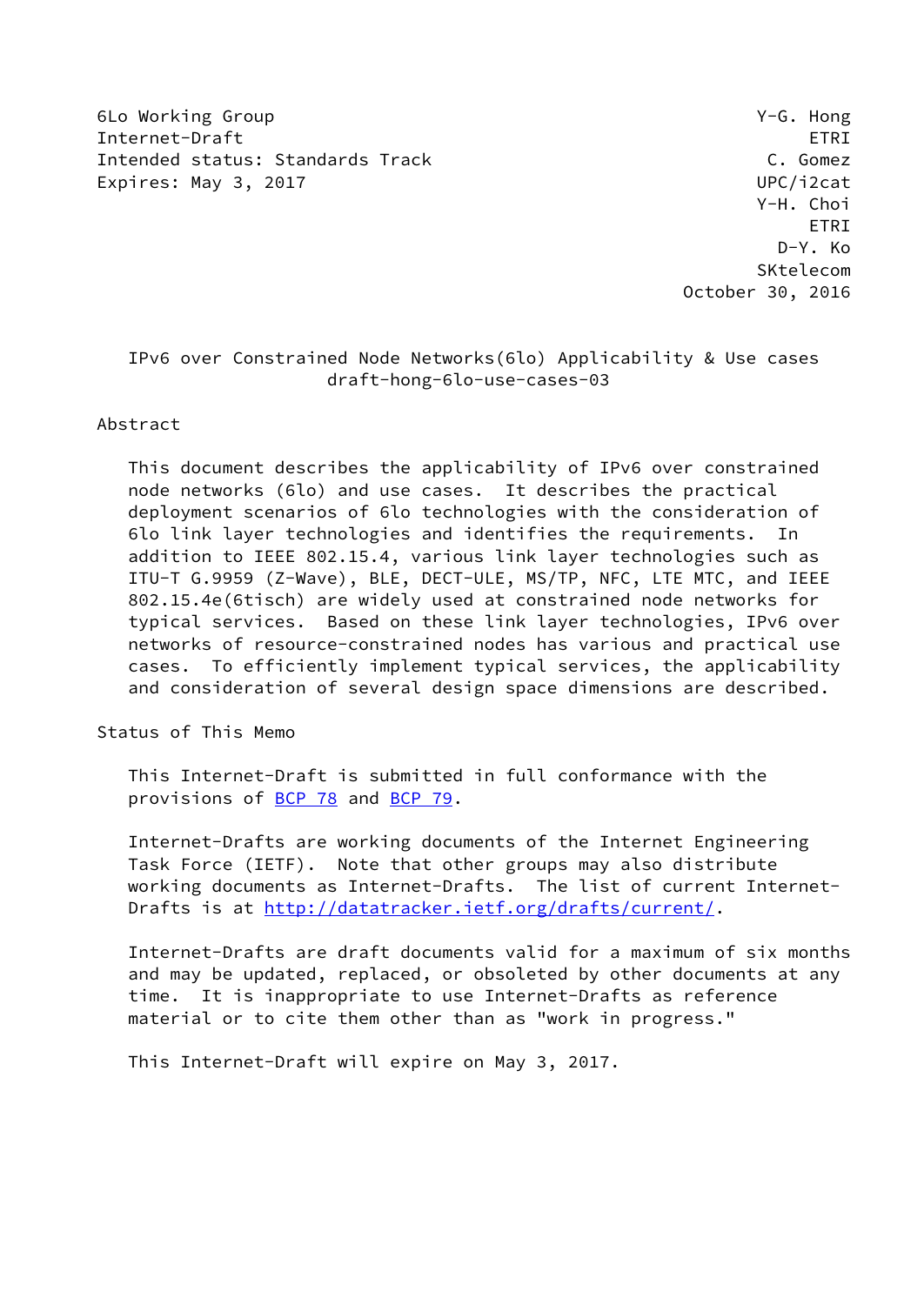Internet-Draft 6lo Applicability & Use cases October 2016

### Copyright Notice

 Copyright (c) 2016 IETF Trust and the persons identified as the document authors. All rights reserved.

This document is subject to **[BCP 78](https://datatracker.ietf.org/doc/pdf/bcp78)** and the IETF Trust's Legal Provisions Relating to IETF Documents [\(http://trustee.ietf.org/license-info](http://trustee.ietf.org/license-info)) in effect on the date of publication of this document. Please review these documents carefully, as they describe your rights and restrictions with respect to this document. Code Components extracted from this document must include Simplified BSD License text as described in Section 4.e of the Trust Legal Provisions and are provided without warranty as described in the Simplified BSD License.

# Table of Contents

| $\perp$ .        | $\overline{3}$                                            |
|------------------|-----------------------------------------------------------|
| 2.               | Conventions and Terminology<br>$\overline{4}$             |
| 3.               | $\overline{4}$<br>6lo Link layer technologies             |
| 3.1.             | $\overline{4}$                                            |
|                  | $\overline{4}$                                            |
|                  | $\overline{5}$                                            |
| 3.4.             | $\overline{5}$<br>Master-Slave/Token-Passing              |
| 3.5.             | $\underline{6}$                                           |
| 3.6.             | $\overline{6}$                                            |
|                  | $\overline{1}$                                            |
| $\overline{4}$ . | 8<br>6lo Deployment Scenarios                             |
| $\overline{5}$ . | $\frac{8}{2}$                                             |
| 6.               | 10                                                        |
|                  | $6.1$ . Use case of ITU-T G.9959: Smart Home<br>10        |
|                  | 6.2. Use case of Bluetooth Low Energy: Smartphone-Based   |
|                  | Interaction with Constrained Devices<br>11                |
| 6.3.             | Use case of DECT-ULE: Smart Home<br>13                    |
| 6.4.             | 14                                                        |
| 6.5.             | Use case of NFC: Alternative Secure Transfer<br><u>14</u> |
| 6.6.             | 16                                                        |
| 6.7.             | Use case of IEEE 802.15.4e:<br>18                         |
| <u>7</u> .       | 18                                                        |
| 8.               |                                                           |
| 9.               | 18                                                        |
|                  | <u> 19</u>                                                |
| 10.1.            | Normative References<br>19                                |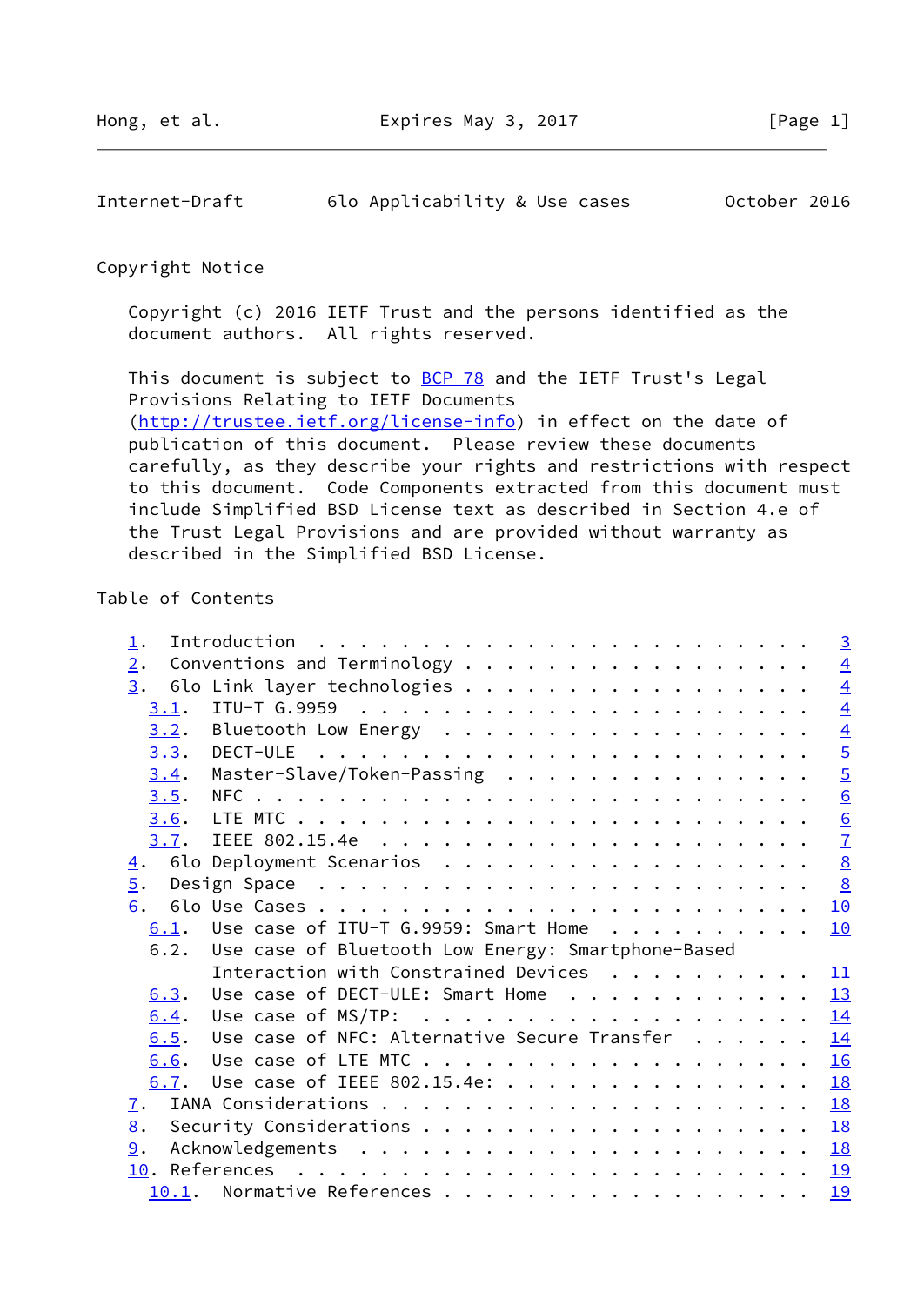| 10.2. Informative References 20 |  |  |  |  |  |  |  |  |
|---------------------------------|--|--|--|--|--|--|--|--|
|                                 |  |  |  |  |  |  |  |  |

Hong, et al. **Expires May 3, 2017** [Page 2]

<span id="page-2-1"></span>Internet-Draft 6lo Applicability & Use cases October 2016

### <span id="page-2-0"></span>[1](#page-2-0). Introduction

 Running IPv6 on constrained node networks has different features from general node networks due to the characteristics of constrained node networks such as small packet size, short link-layer address, low bandwidth, network topology, low power, low cost, and large number of devices [\[RFC4919](https://datatracker.ietf.org/doc/pdf/rfc4919)]. For example, because some IEEE 802.15.4 link layers have a frame size of 127 octets and IPv6 requires the layer below to support an MTU of 1280 bytes, an appropriate fragmentation and reassembly adaptation layer must be provided at the layer of below IPv6. Also, the limited size of IEEE 802.15.4 frame and low energy consumption requirements make the need for header compression. IETF 6lowpan (IPv6 over Low powerWPAN) working group published, an adaptation layer for sending IPv6 packets over IEEE 802.15.4 [\[RFC4944](https://datatracker.ietf.org/doc/pdf/rfc4944)], compression format for IPv6 datagrams over IEEE 802.15.4-based networks [\[RFC6282](https://datatracker.ietf.org/doc/pdf/rfc6282)], and Neighbor Discovery Optimization for 6lowpan [\[RFC6775](https://datatracker.ietf.org/doc/pdf/rfc6775)].

 As IoT (Internet of Things) services become more popular, various link layer technologies such as Bluetooth Low Energy (Bluetooth LE), ITU-T G.9959 (Z-Wave), Digital Enhanced Cordless Telecommunications - Ultra Low Energy (DECT-ULE), Master-Slave/Token Passing (MS/TP), Near Field Communication (NFC), and LTE Machine Type Communication are actively used. And the transmission of IPv6 packets over these link layer technologies is required. A number of IPv6-over-foo documents have been developed in the IETF 6lo (IPv6 over Networks of Resource constrained Nodes) and 6tisch (IPv6 over the TSCH mode of IEEE 802.15.4e) working groups.

In the 6lowpan working group, the [[RFC6568](https://datatracker.ietf.org/doc/pdf/rfc6568)], "Design and Application Spaces for 6LoWPANs" was published and it describes potential application scenarios and use cases for low-power wireless personal area networks. In this document, various design space dimensions such as deployment, network size, power source, connectivity, multi hop communication, traffic pattern, security level, mobility, and QoS were analyzed. And it described a fundamental set of 6lowpan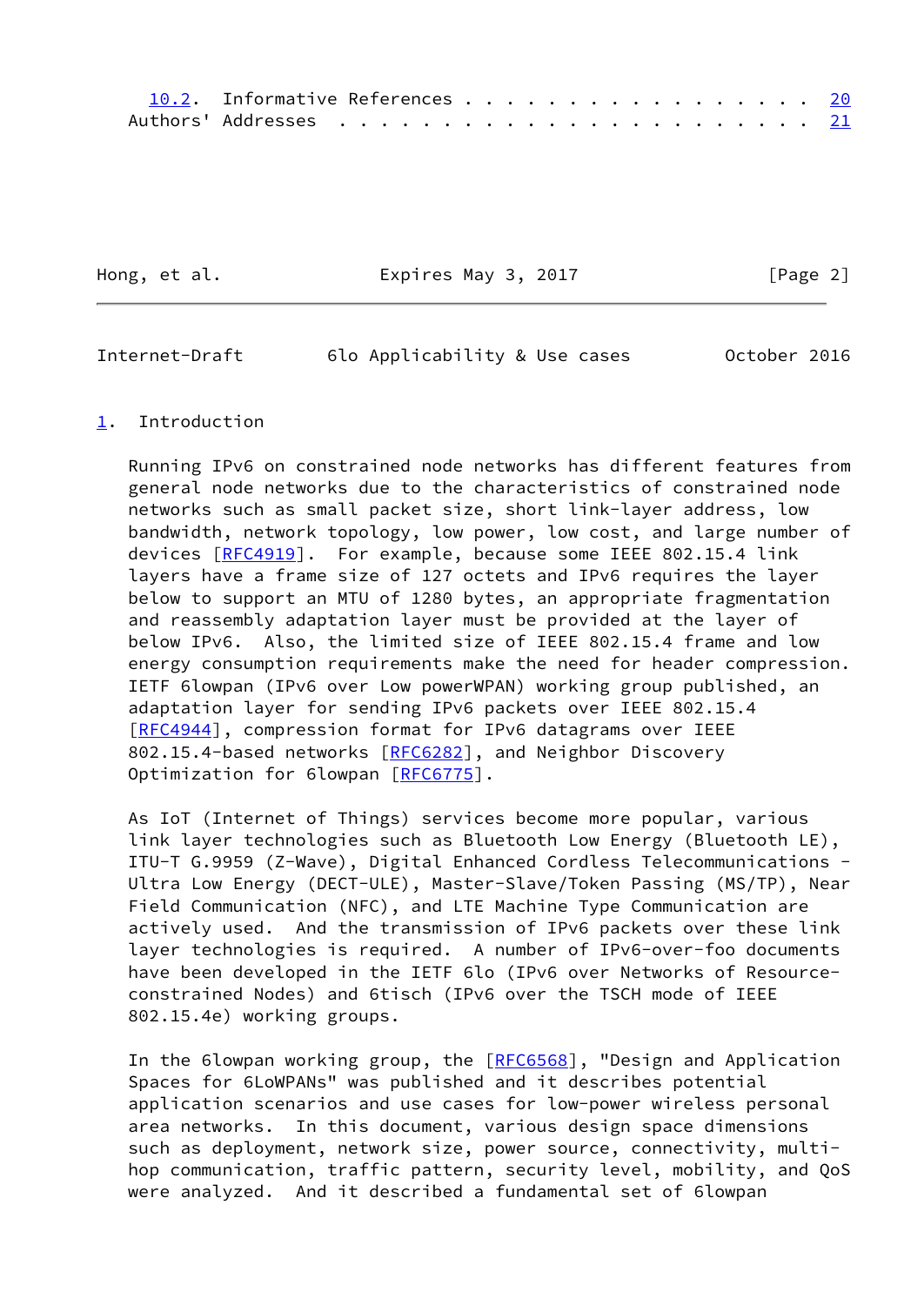application scenarios and use cases: Industrial monitoring-Hospital storage rooms, Structural monitoring-Bridge safety monitoring, Connected home-Home Automation, Healthcare-Healthcare at home by tele-assistance, Vehicle telematics-telematics, and Agricultural monitoring-Automated vineyard.

 Even though the [\[RFC6568](https://datatracker.ietf.org/doc/pdf/rfc6568)] describes some potential application scenarios and use cases and it lists the design space in the context of 6lowpan, it does not cover the different use cases and design space in the context of the 6lo working group. The [RFC6568](https://datatracker.ietf.org/doc/pdf/rfc6568) assumed that the link layer technology is the IEEE802.15.4 and the described application scenarios and use cases were based on the IEEE 802.15.4

| Hong, et al. | Expires May 3, 2017 | [Page 3] |
|--------------|---------------------|----------|
|--------------|---------------------|----------|

<span id="page-3-1"></span>Internet-Draft 6lo Applicability & Use cases October 2016

 technologies. Due to various link layer technologies such as ITU-T G.9959 (Z-Wave), BLE, DECT-ULE, MS/TP, NFC, LTE MTC, and IEEE 802.15.4e(6tisch), potential application scenarios and use cases of 6lo will go beyond the [RFC6568](https://datatracker.ietf.org/doc/pdf/rfc6568).

 This document provides the applicability and use cases of 6lo, considering the following:

- o 6lo applicability and use cases MAY be uniquely different from those of 6lowpan.
- o 6lo applicability and use cases SHOULD cover various IoT related wire/wireless link layer technologies providing practical information of such technologies.
- o 6lo applicability and use cases SHOULD describe characteristics and typical use cases of each link layer technology, and then 6lo use cases's applicability.
- <span id="page-3-0"></span>[2](#page-3-0). Conventions and Terminology

 The key words "MUST", "MUST NOT", "REQUIRED", "SHALL", "SHALL NOT", "SHOULD", "SHOULD NOT", "RECOMMENDED", "MAY", and "OPTIONAL" in this document are to be interpreted as described in [\[RFC2119](https://datatracker.ietf.org/doc/pdf/rfc2119)].

<span id="page-3-2"></span>[3](#page-3-2). 6lo Link layer technologies

<span id="page-3-3"></span>[3.1](#page-3-3). ITU-T G.9959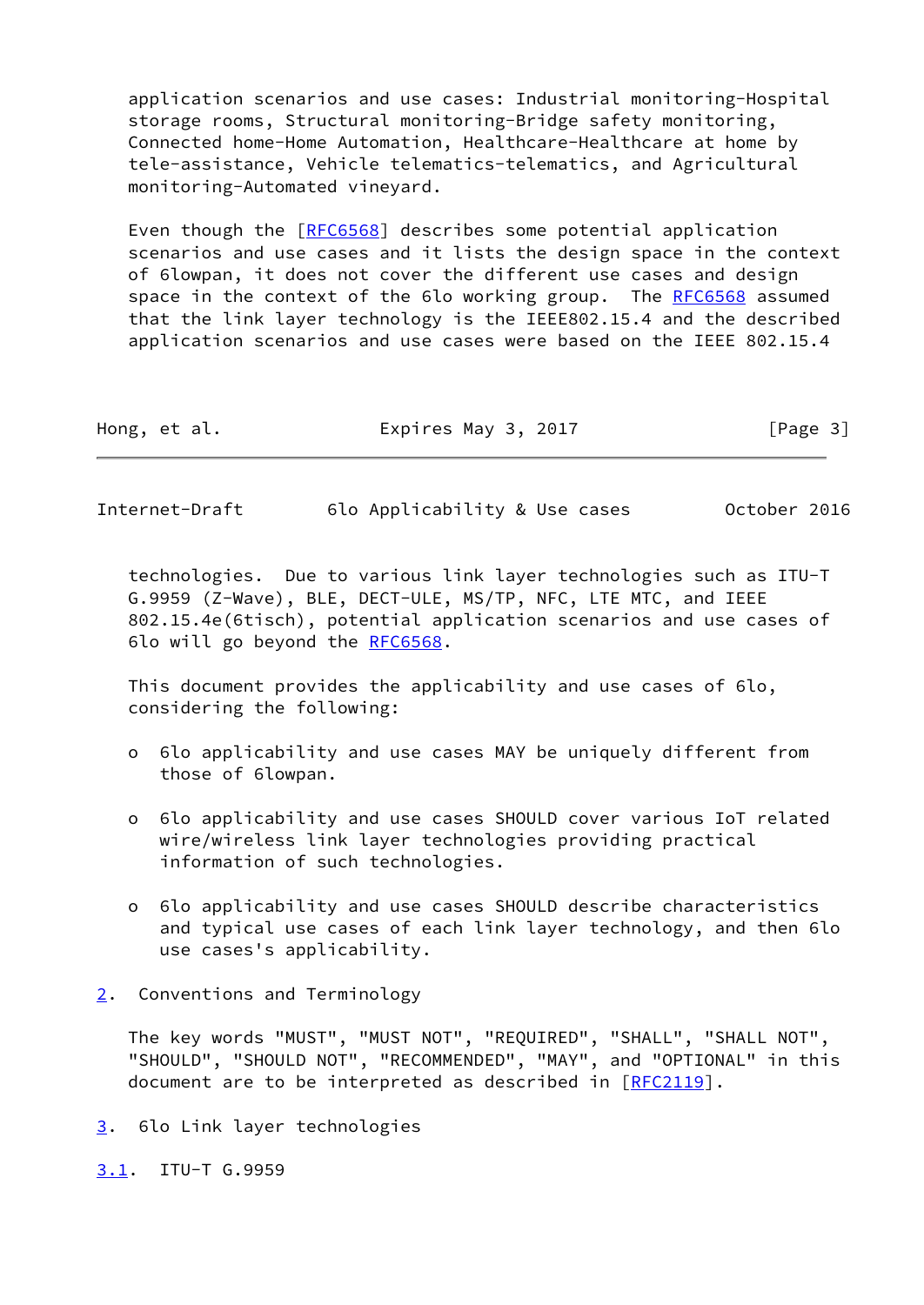The ITU-T G.9959 recommendation [\[G.9959](#page-22-1)] targets low-power Personal Area Networks (PANs). G.9959 defines how a unique 32-bit HomeID network identifier is assigned by a network controller and how an 8-bit NodeID host identifier is allocated to each node. NodeIDs are unique within the network identified by the HomeID. The G.9959 HomeID represents an IPv6 subnet that is identified by one or more IPv6 prefixes [[RFC7428](https://datatracker.ietf.org/doc/pdf/rfc7428)].

<span id="page-4-0"></span>[3.2](#page-4-0). Bluetooth Low Energy

 Bluetooth LE was introduced in Bluetooth 4.0, enhanced in Bluetooth 4.1, and developed even further in successive versions. Bluetooth SIG has also published Internet Protocol Support Profile (IPSP). The IPSP enables discovery of IP-enabled devices and establishment of link-layer connection for transporting IPv6 packets. IPv6 over Bluetooth LE is dependent on both Bluetooth 4.1 and IPSP 1.0 or newer.

Hong, et al. **Expires May 3, 2017** [Page 4]

<span id="page-4-2"></span>Internet-Draft 6lo Applicability & Use cases October 2016

 Devices such as mobile phones, notebooks, tablets and other handheld computing devices which will include Bluetooth 4.1 chipsets will probably also have the low-energy variant of Bluetooth. Bluetooth LE will also be included in many different types of accessories that collaborate with mobile devices such as phones, tablets and notebook computers. An example of a use case for a Bluetooth LE accessory is a heart rate monitor that sends data via the mobile phone to a server on the Internet [\[RFC7668](https://datatracker.ietf.org/doc/pdf/rfc7668)].

# <span id="page-4-1"></span>[3.3](#page-4-1). DECT-ULE

 DECT ULE is a low power air interface technology that is designed to support both circuit switched services, such as voice communication, and packet mode data services at modest data rate.

 The DECT ULE protocol stack consists of the PHY layer operating at frequencies in the 1880 - 1920 MHz frequency band depending on the region and uses a symbol rate of 1.152 Mbps. Radio bearers are allocated by use of FDMA/TDMA/TDD techniques.

 In its generic network topology, DECT is defined as a cellular network technology. However, the most common configuration is a star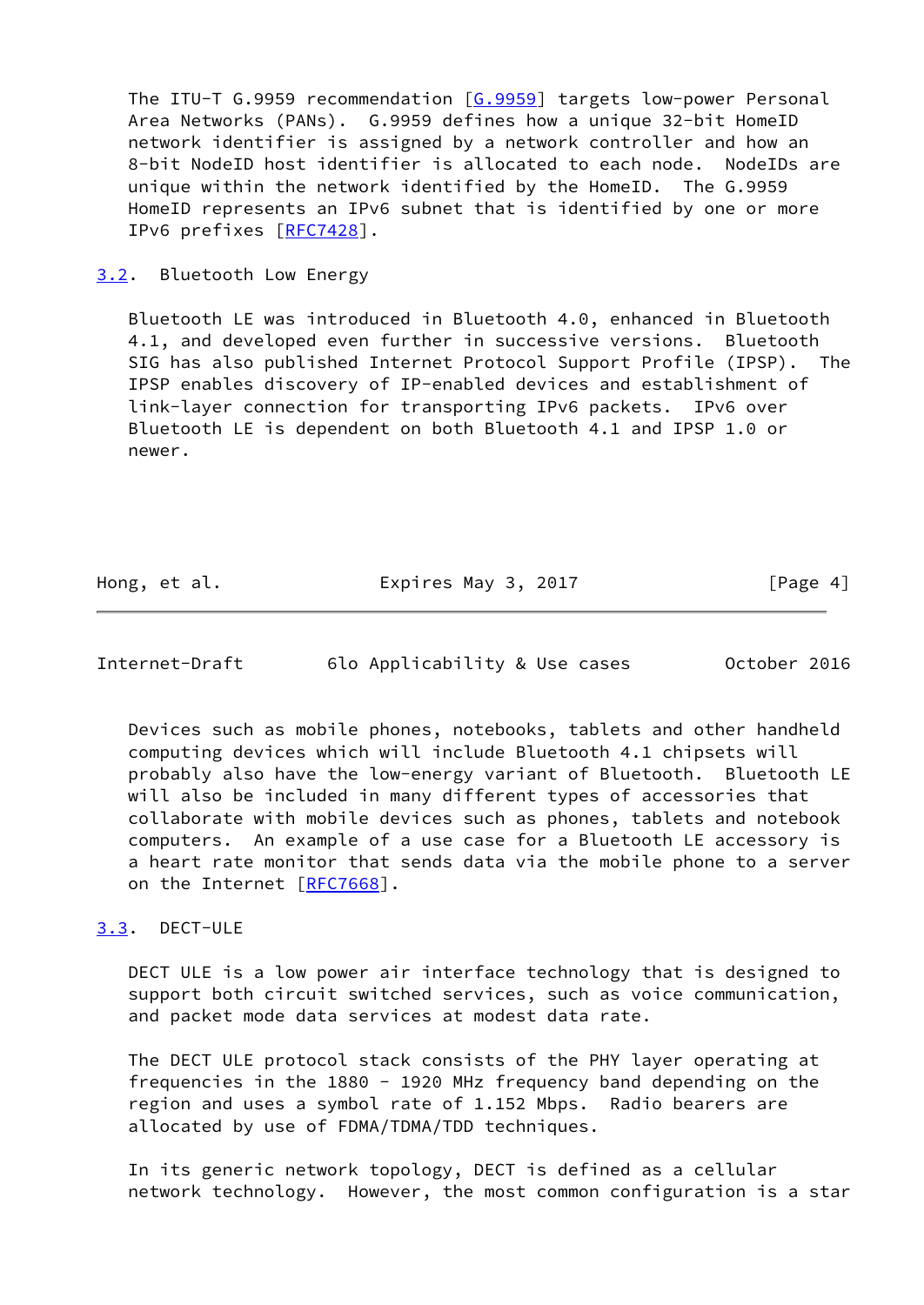network with a single Fixed Part (FP) defining the network with a number of Portable Parts (PP) attached. The MAC layer supports traditional DECT as this is used for services like discovery, pairing, security features etc. All these features have been reused from DECT.

 The DECT ULE device can switch to the ULE mode of operation, utilizing the new ULE MAC layer features. The DECT ULE Data Link Control (DLC) provides multiplexing as well as segmentation and re assembly for larger packets from layers above. The DECT ULE layer also implements per-message authentication and encryption. The DLC layer ensures packet integrity and preserves packet order, but delivery is based on best effort.

 The current DECT ULE MAC layer standard supports low bandwidth data broadcast. However the usage of this broadcast service has not yet been standardized for higher layers [\[I-D.ietf-6lo-dect-ule](#page-21-2)].

<span id="page-5-0"></span>[3.4](#page-5-0). Master-Slave/Token-Passing

 MS/TP is a contention-free access method for the RS-485 physical layer, which is used extensively in building automation networks.

 An MS/TP device is typically based on a low-cost microcontroller with limited processing power and memory. Together with low data rates and a small address space, these constraints are similar to those

| Hong, et al. | Expires May 3, 2017 | [Page 5] |  |
|--------------|---------------------|----------|--|
|              |                     |          |  |

<span id="page-5-1"></span>Internet-Draft 6lo Applicability & Use cases October 2016

 faced in 6LoWPAN networks and suggest some elements of that solution might be leveraged. MS/TP differs significantly from 6LoWPAN in at least three respects: a) MS/TP devices typically have a continuous source of power, b) all MS/TP devices on a segment can communicate directly so there are no hidden node or mesh routing issues, and c) recent changes to MS/TP provide support for large payloads, eliminating the need for link-layer fragmentation and reassembly.

 MS/TP is designed to enable multidrop networks over shielded twisted pair wiring. It can support a data rate of 115,200 baud on segments up to 1000 meters in length, or segments up to 1200 meters in length at lower baud rates. An MS/TP link requires only a UART, an RS-485 transceiver with a driver that can be disabled, and a 5ms resolution timer. These features make MS/TP a cost-effective field bus for the most numerous and least expensive devices in a building automation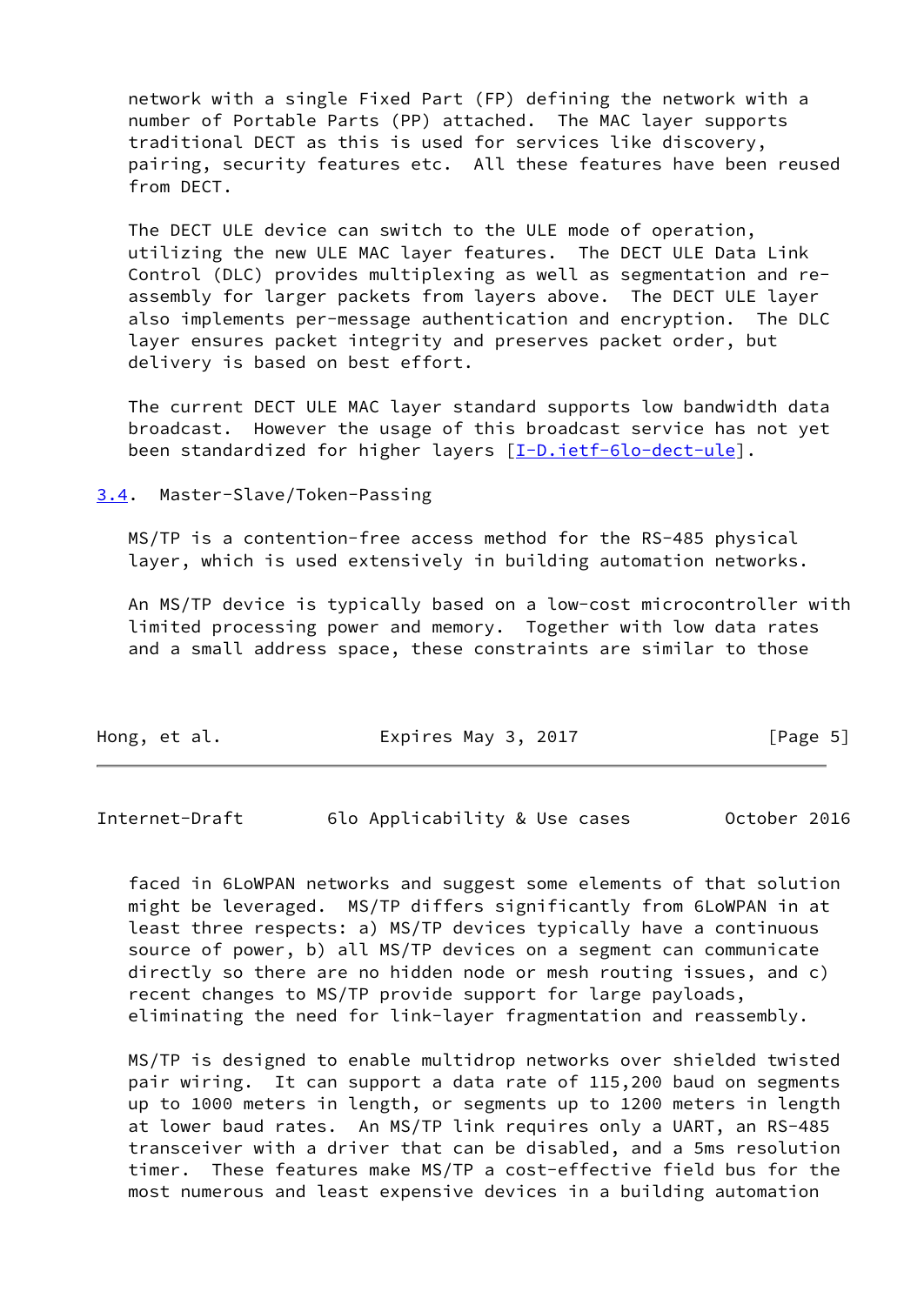network [\[I-D.ietf-6lo-6lobac](#page-22-2)].

## <span id="page-6-0"></span>[3.5](#page-6-0). NFC

 NFC technology enables simple and safe two-way interactions between electronic devices, allowing consumers to perform contactless transactions, access digital content, and connect electronic devices with a single touch. NFC complements many popular consumer level wireless technologies, by utilizing the key elements in existing standards for contactless card technology (ISO/IEC 14443 A&B and JIS-X 6319-4). NFC can be compatible with existing contactless card infrastructure and it enables a consumer to utilize one device across different systems.

 Extending the capability of contactless card technology, NFC also enables devices to share information at a distance that is less than 10 cm with a maximum communication speed of 424 kbps. Users can share business cards, make transactions, access information from a smart poster or provide credentials for access control systems with a simple touch.

 NFC's bidirectional communication ability is ideal for establishing connections with other technologies by the simplicity of touch. In addition to the easy connection and quick transactions, simple data sharing is also available [[I-D.ietf-6lo-nfc\]](#page-22-3).

# <span id="page-6-1"></span>[3.6](#page-6-1). LTE MTC

 LTE category defines the overall performance and capabilities of the UE(User Equipment). For example, the maximum down rate of category 1 UE and category 2 UE are 10.3 Mbit/s and 51.0 Mbit/s respectively. There are many categories in LTE standard. 3GPP standards defined the category 0 to be used for low rate IoT service in release 12. Since

| Hong, et al. | Expires May 3, 2017 | [Page 6] |
|--------------|---------------------|----------|
|--------------|---------------------|----------|

<span id="page-6-2"></span>Internet-Draft 6lo Applicability & Use cases October 2016

 category 1 and category 0 could be used for low rate IoT service, these categories are called LTE MTC (Machine Type Communication) [\[LTE\\_MTC](#page-22-4)].

 LTE MTC have the advantages compared to above category 2 to be used for low rate IoT service such as low power and low cost.

The below figure shows the primary characteristics of LTE MTC.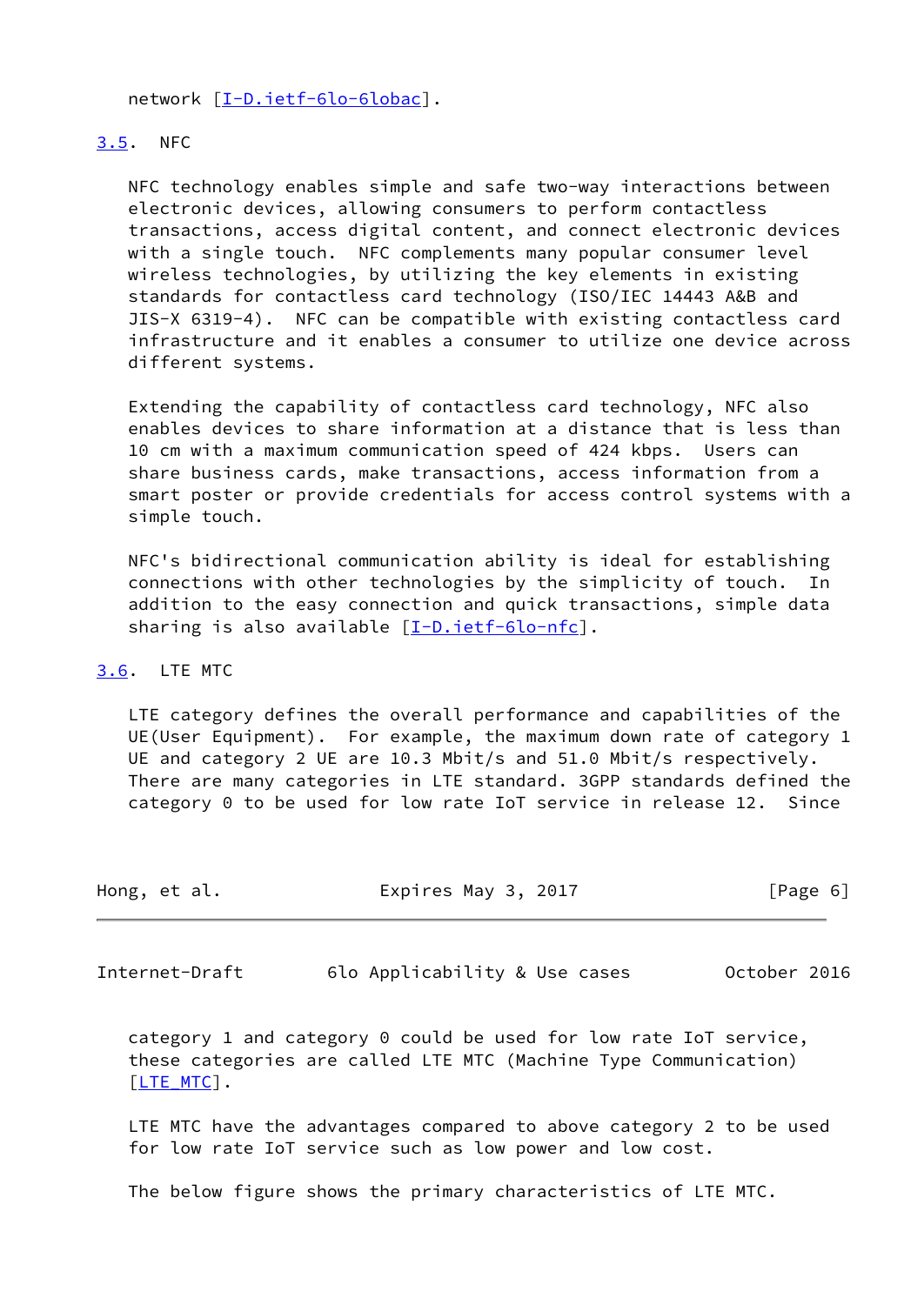|                   | Category   Max. Date Rate Down   Max. Date Rate Up |              |
|-------------------|----------------------------------------------------|--------------|
| Category 0        | $1.0$ Mbit/s                                       | $1.0$ Mbit/s |
| Category $1 \mid$ | $10.3$ Mbit/s                                      | 5.2 Mbit/s   |

Table 1: Primary characteristics of LTE MTC

# <span id="page-7-0"></span>[3.7](#page-7-0). IEEE 802.15.4e

 The Timeslotted Channel Hopping (TSCH) mode was introduced in the IEEE 802.15.4-2015 standard. In a TSCH network, all nodes are synchronized. Time is sliced up into timeslots. The duration of a timeslot, typically 10ms, is large enough for a node to send a full sized frame to its neighbor, and for that neighbor to send back an acknowledgment to indicate successful reception. Timeslots are grouped into one of more slotframes, which repeat over time.

 All the communication in the network is orchestrated by a communication schedule which indicates to each node what to do in each of the timeslots of a slotframe: transmit, listen or sleep. The communication schedule can be built so that the right amount of link layer resources (the cells in the schedule) are scheduled to satisfy the communication needs of the applications running on the network, while keeping the energy consumption of the nodes very low. Cells can be scheduled in a collision-free way, introducing a high level of determinism to the network.

 A TSCH network exploits channel hopping: subsequent packets exchanged between neighbor nodes are done so on a different frequency. This means that, if a frame isn't received, the transmitter node will re transmitt the frame on a different frequency. The resulting "channel hopping" efficiently combats external interference and multi-path fading.

The main benefits of IEEE 802.15.4 TSCH are:

| Hong, et al. | Expires May 3, 2017 | [Page 7] |
|--------------|---------------------|----------|
|              |                     |          |

<span id="page-7-1"></span>

| Internet-Draft | 6lo Applicability & Use cases |  | October 2016 |  |
|----------------|-------------------------------|--|--------------|--|
|                |                               |  |              |  |

- ultra high reliability. Off-the-shelf commercial products offer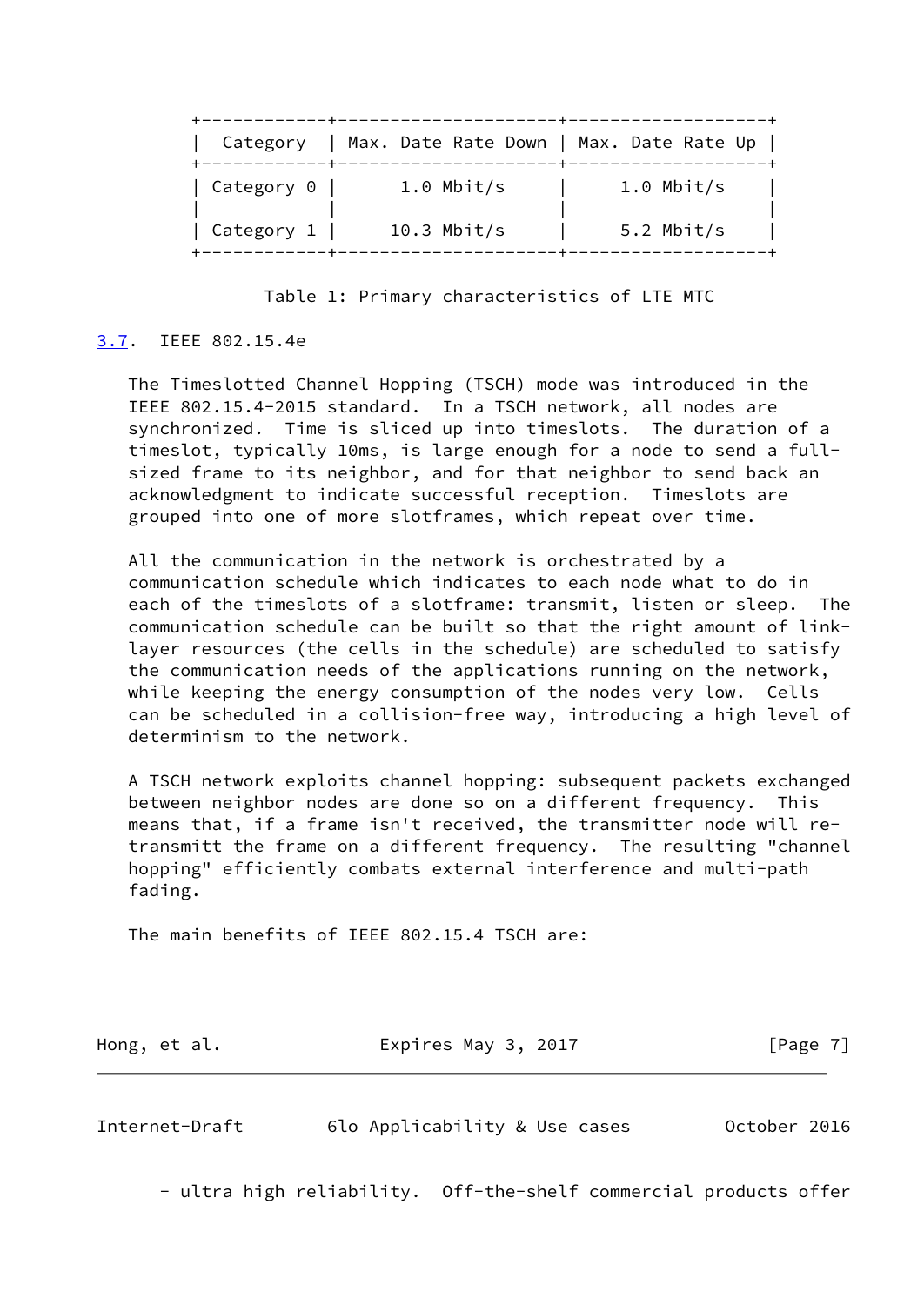over 99.999% end-to-end reliability.

 - ultra low-power consumption. Off-the-shelf commercial products offer over a decade of battery lifetime.

<span id="page-8-0"></span>[4](#page-8-0). 6lo Deployment Scenarios

 In this clause, we will describe some 6lo deployment scenrios such as Smart Grid activity in WiSun

<span id="page-8-2"></span>[TBD]

<span id="page-8-1"></span>[5](#page-8-1). Design Space

The [\[RFC6568](https://datatracker.ietf.org/doc/pdf/rfc6568)] lists the dimensions used to describe the design space of wireless sensor networks in the context of the 6LoWPAN working group. The design space is already limited by the unique characteristics of a LoWPAN (e.g., low power, short range, low bit rate). In the [RFC 6568,](https://datatracker.ietf.org/doc/pdf/rfc6568) the following design space dimensions are described; Deployment, Network size, Power source, Connectivity, Multi-hop communication, Traffic pattern, Mobility, Quality of Service (QoS).

 The design space dimensions of 6lo are a little different from those of the [RFC 6568](https://datatracker.ietf.org/doc/pdf/rfc6568) due to the different characteristics of 6lo link layer technologies. The following design space dimensions can be considered.

- o Deployment/Bootstrapping: 6lo nodes can be connected randomly, or in an organized manner. The bootstrapping has different characteristics for each link layer technology.
- o Topology: Topology of 6lo networks may inherently follow the characteristics of each link layer technology. Point-to-point, star, tree or mesh topologies can be configured, depending on the link layer technology considered.
- o L2-Mesh or L3-Mesh: L2-mesh and L3-mesh may inherently follow the characteristics of each link layer technology. Some link layer technologies may support L2-mesh and some may not support.
- o Multi-link subnet, single subnet: The selection of multi-link subnet and single subnet depends on connectivity and the number of 6lo nodes.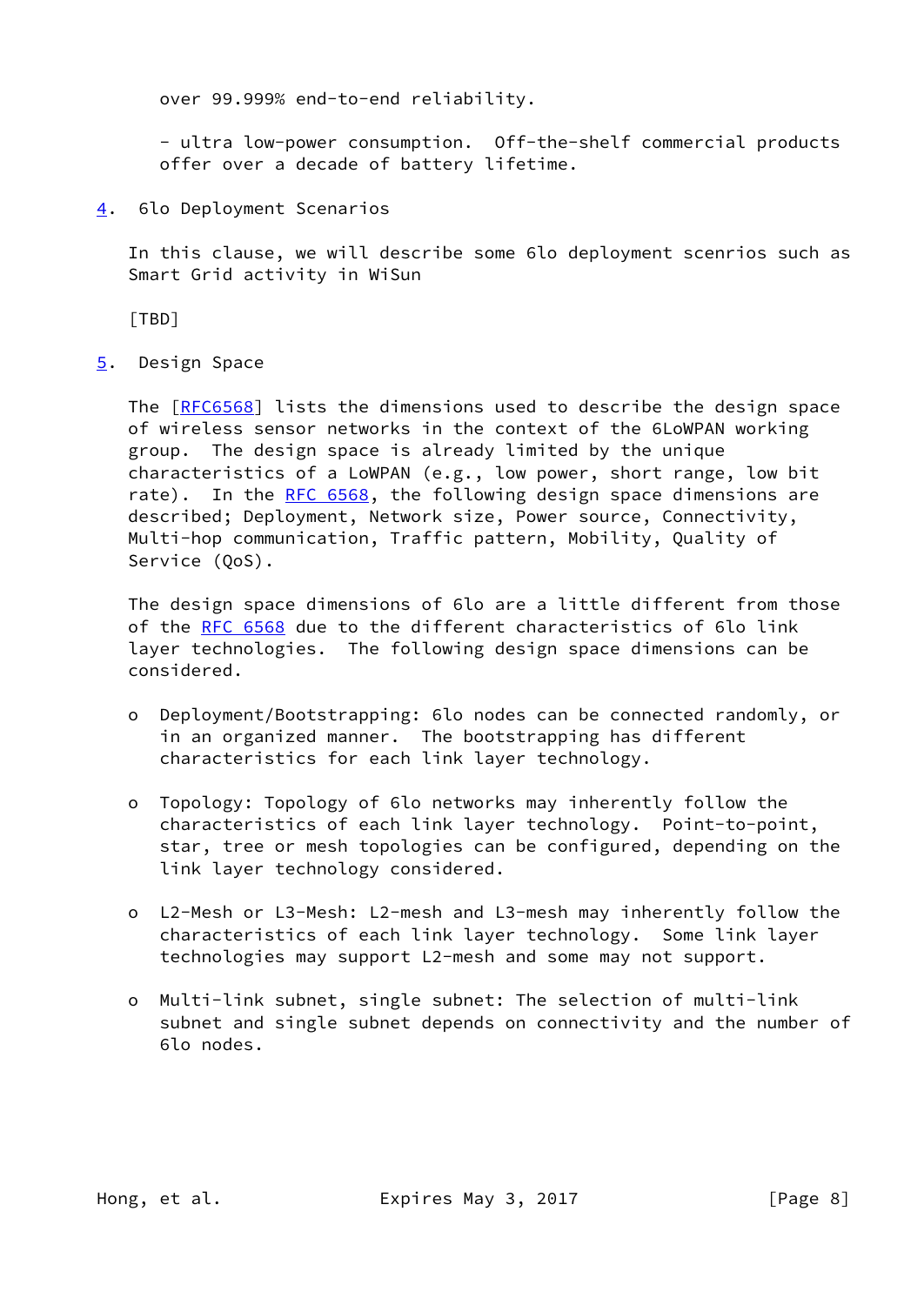- o Data rate: Originally, the link layer technologies of 6lo have low rate of data transmission. But, by adjusting the MTU, it can deliver higher data rate.
- o Buffering requirements: Some 6lo use case may require more data rate than the link layer technology support. In this case, a buffering mechanism to manage the data is required.
- o Security Requirements: Some 6lo use case can involve transferring some important and personal data between 6lo nodes. In this case, high-level security support is required.
- o Mobility across 6lo networks and subnets: The movement of 6lo nodes is dependent on the 6lo use case. If the 6lo nodes can move or moved around, it requires a mobility management mechanism.
- o Time synchronization requirements: The requirement of time synchronization of the upper layer service is dependent on the 6lo use case. For some 6lo use case related to health service, the measured data must be recorded with exact time and must be transferred with time synchronization.
- o Reliability and QoS: Some 6lo use case requires high reliability, for example real-time service or health-related services.
- o Traffic patterns: 6lo use cases may involve various traffic patterns. For example, some 6lo use case may require short data length and random transmission. Some 6lo use case may require continuous data and periodic data transmission.
- o Security Bootstrapping: Without the external operations, 6lo nodes must have the security bootstrapping mechanism.
- o Power use strategy: to enable certain use cases, there may be requirements on the class of energy availability and the strategy followed for using power for communication [[RFC7228](https://datatracker.ietf.org/doc/pdf/rfc7228)]. Each link layer technology defines a particular power use strategy which may be tuned [\[I-D.ietf-lwig-energy-efficient](#page-22-5)]. Readers are expected to be familiar with [RFC 7228](https://datatracker.ietf.org/doc/pdf/rfc7228) terminology.
- o Update firmware requirements: Most 6lo uses case will need a mechanism for updating firmware. In these cases support for over the air updates are required, probably in a broadcast mode when bandwith is low and the number of identical devices is high.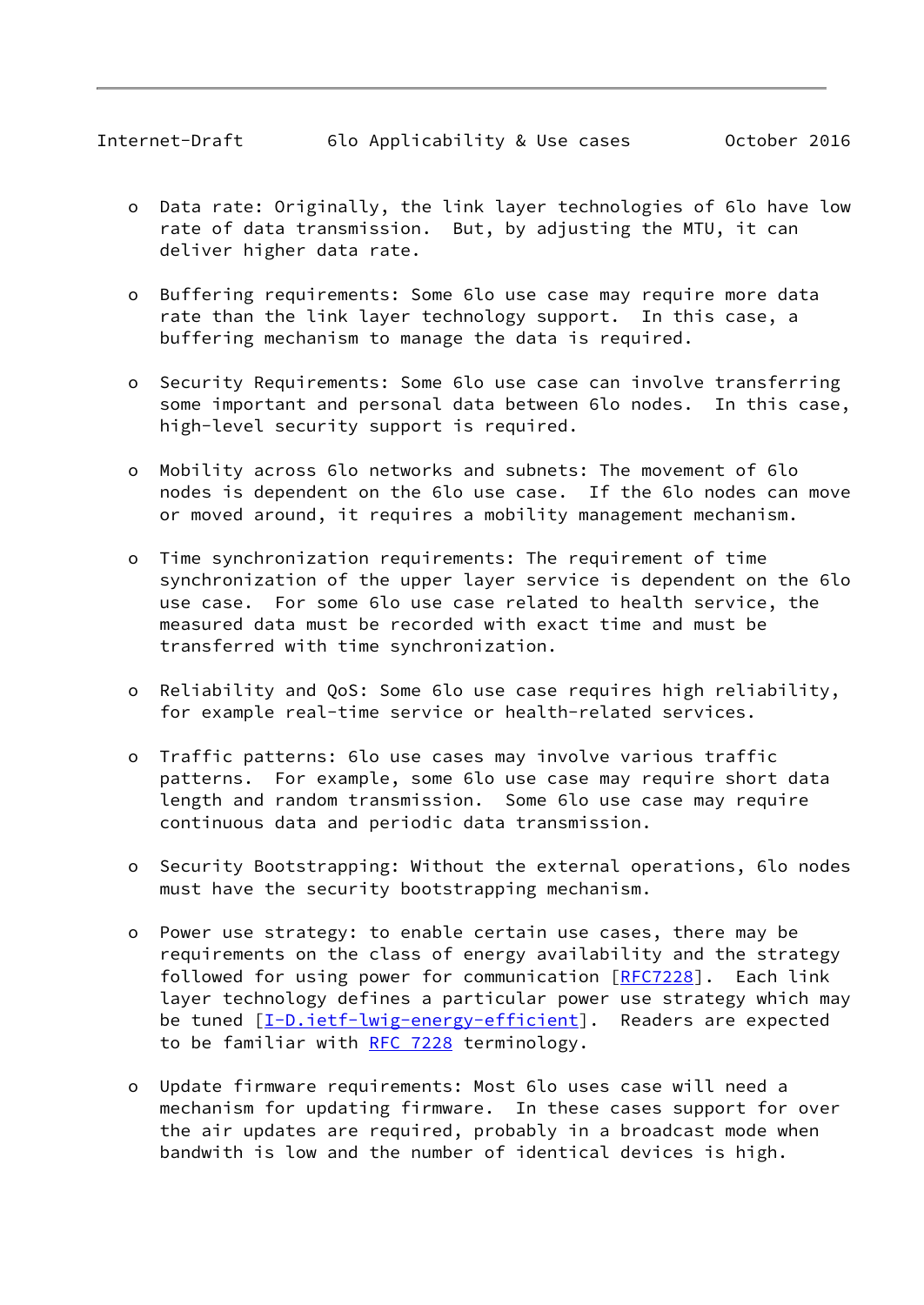Hong, et al. Expires May 3, 2017 [Page 9]

<span id="page-10-1"></span>Internet-Draft 6lo Applicability & Use cases October 2016

<span id="page-10-0"></span>[6](#page-10-0). 6lo Use Cases

<span id="page-10-2"></span>[6.1](#page-10-2). Use case of ITU-T G.9959: Smart Home

 Z-Wave is one of the main technologies that may be used to enable smart home applications. Born as a proprietary technology, Z-Wave was specifically designed for this use case. Recently, the Z-Wave radio interface (physical and MAC layers) has been standardized as the ITU-T G.9959 specification.

Example: Use of ITU-T G.9959 for Home Automation

 Variety of home devices (e.g. light dimmers/switches, plugs, thermostats, blinds/curtains and remote controls) are augmented with ITU-T G.9959 interfaces. A user may turn on/off or may control home appliances by pressing a wall switch or by pressing a button in a remote control. Scenes may be programmed, so that after a given event, the home devices adopt a specific configuration. Sensors may also periodically send measurements of several parameters (e.g. gas presence, light, temperature, humidity, etc.) which are collected at a sink device, or may generate commands for actuators (e.g. a smoke sensor may send an alarm message to a safety system).

 The devices involved in the described scenario are nodes of a network that follows the mesh topology, which is suitable for path diversity to face indoor multipath propagation issues. The multihop paradigm allows end-to-end connectivity when direct range communication is not possible. Security support is required, specially for safety-related communication. When a user interaction (e.g. a button press) triggers a message that encapsulates a command, if the message is lost, the user may have to perform further interactions to achieve the desired effect (e.g. a light is turned off). A reaction to a user interaction will be perceived by the user as immediate as long as the reaction takes place after less than 0.5 seconds [\[RFC5826](https://datatracker.ietf.org/doc/pdf/rfc5826)].

Dominant parameters in home automation scenarios with ITU-T G.9959:

o Deployment/Bootstrapping: Pre-planned.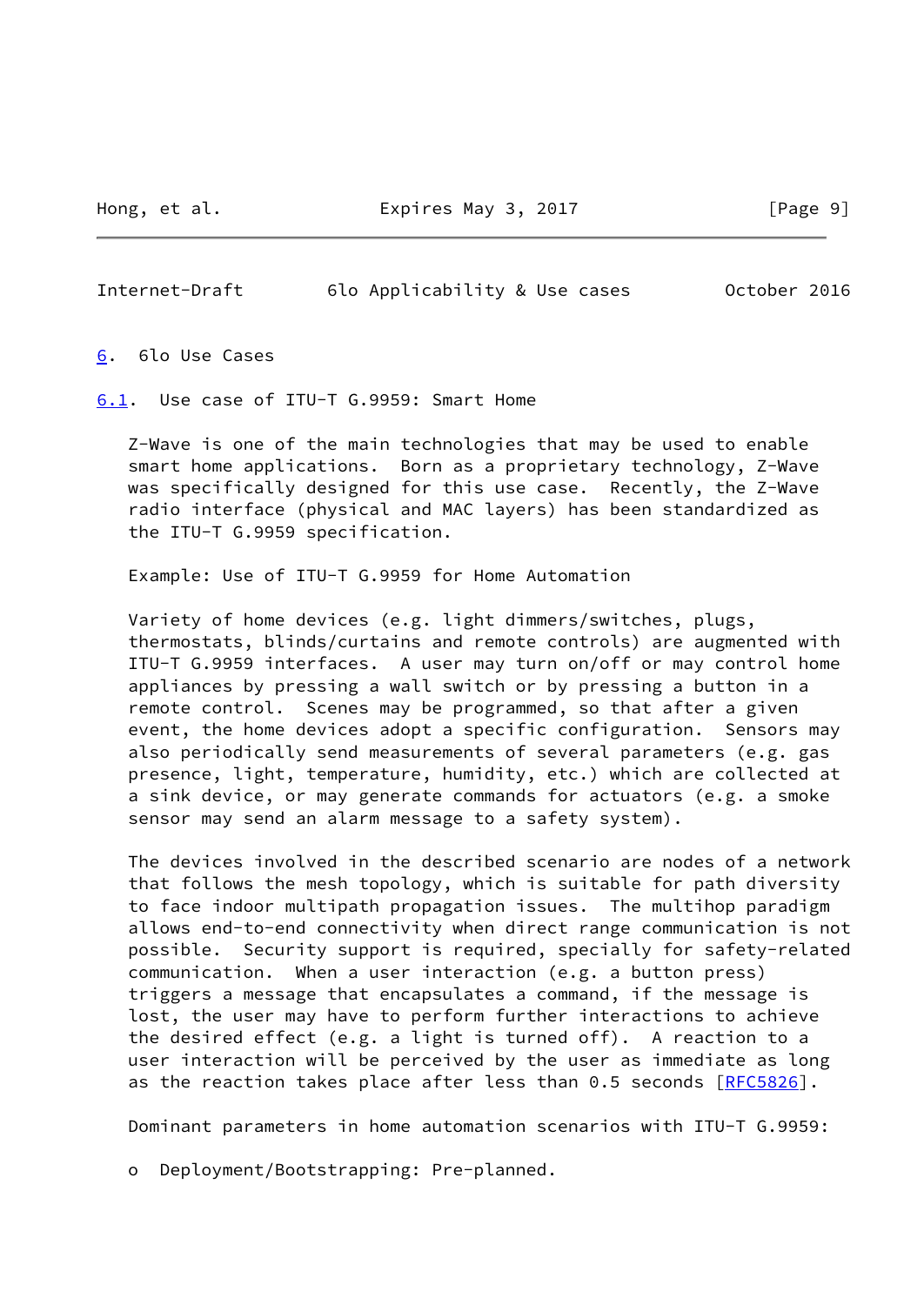- o Topology: Mesh topology.
- o L2-mesh or L3-mesh: ITU-T G.9959 provides support for L2-mesh, and L3-mesh can also be used (the latter requires an IP-based routing protocol).
- o Multi-link subnet, single subnet: Multi-link subnet.
- o Data rate: Small data rate, infrequent transmissions.

| Expires May 3, 2017<br>Hong, et al. | [Page 10] |
|-------------------------------------|-----------|
|-------------------------------------|-----------|

<span id="page-11-0"></span>Internet-Draft 6lo Applicability & Use cases October 2016

- o Buffering requirements: Low requirement.
- o Security requirements: Data privacy and security must be provided. Encryption is required.
- o Mobility: Most devices are static. A few devices (e.g. remote control) are portable.
- o Time Synchronization: TBD.
- o Reliability and QoS: Moderate to high level of reliability support. Actions as a result of human-generated traffic should occur after less than 0.5 seconds.
- o Traffic patterns: Periodic (sensor readings) and aperiodic (user triggered interaction).
- o Security Bootstrapping: Required.
- o Power use strategy: Mix of P1 (Low-power) devices and P9 (Always on) devices.
- o Update firmware requirements: TBD.
- <span id="page-11-1"></span>[6.2](#page-11-1). Use case of Bluetooth Low Energy: Smartphone-Based Interaction with Constrained Devices

 The key feature behind the current high Bluetooth LE momentum is its support in a large majority of smartphones in the market. Bluetooth LE can be used to allow the interaction between the smartphone and surrounding sensors or actuators. Furthermore, Bluetooth LE is also the main radio interface currently available in wearables. Since a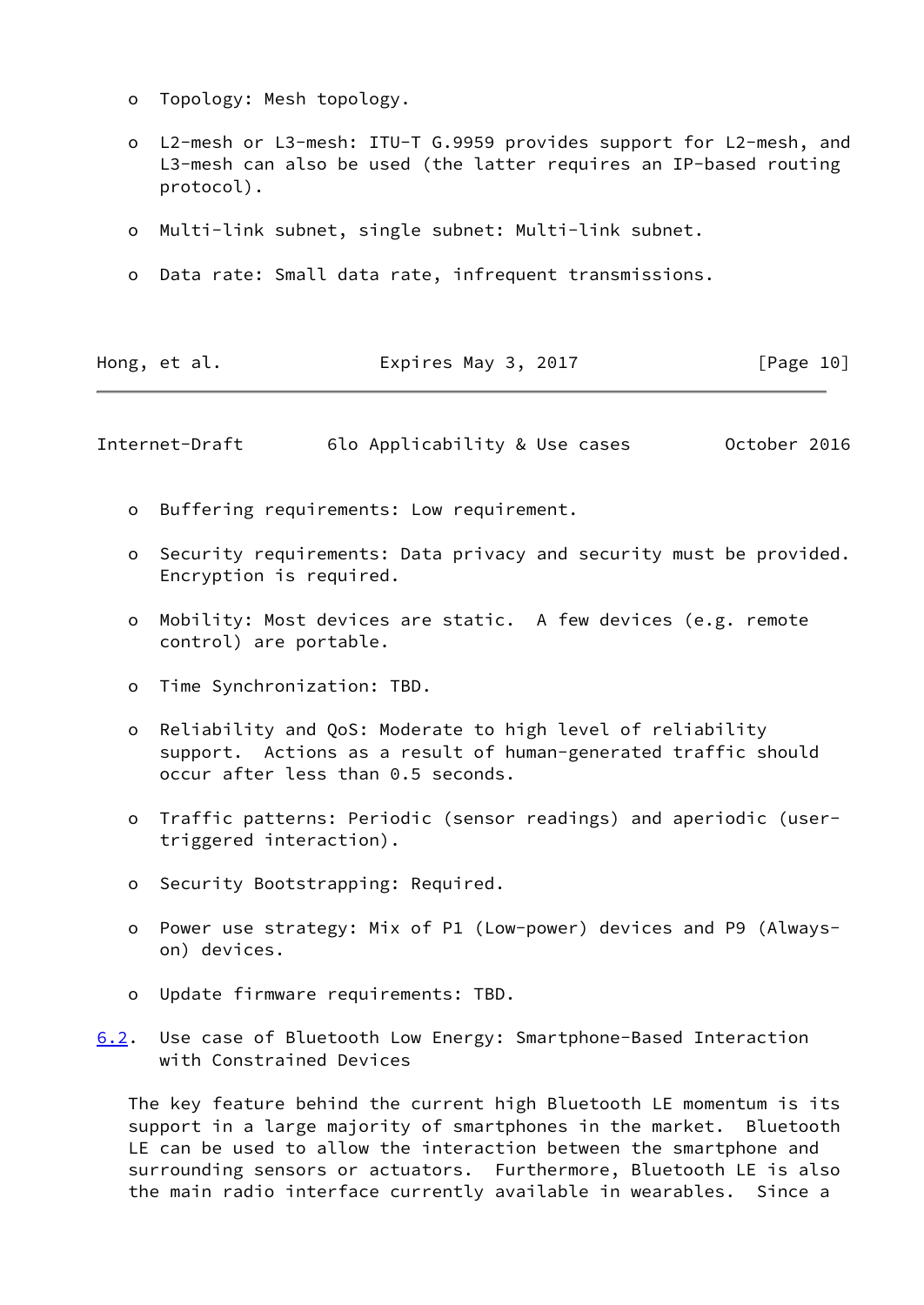smartphone typically has several radio interfaces that provide Internet access, such as Wi-Fi or 4G, the smartphone can act as a gateway for nearby devices such as sensors, actuators or wearables. Bluetooth LE may be used in several domains, including healthcare, sports/wellness and home automation.

Example: Bluetooth LE-based Body Area Network for fitness

 A person wears a smartwatch for fitness purposes. The smartwatch has several sensors (e.g. heart rate, accelerometer, gyrometer, GPS, temperature, etc.), a display, and a Bluetooth LE radio interface. The smartwatch can show fitness-related statistics on its display. However, when a paired smartphone is in the range of the smartwatch, the latter can report almost real-time measurements of its sensors to the smartphone, which can forward the data to a cloud service on the Internet. In addition, the smartwatch can receive notifications

|  | Hong, et al. | Expires May 3, 2017 | [Page 11] |
|--|--------------|---------------------|-----------|
|--|--------------|---------------------|-----------|

Internet-Draft 6lo Applicability & Use cases October 2016

 (e.g. alarm signals) from the cloud service via the smartphone. On the other hand, the smartphone may locally generate messages for the smartwatch, such as e-mail reception or calendar notifications.

 The functionality supported by the smartwatch may be complemented by other devices such as other on-body sensors, wireless headsets or head-mounted displays. All such devices may connect to the smartphone creating a star topology network whereby the smartphone is the central component.

Dominant parameters in fitness scenarios with Bluetooth LE:

- o Deployment/Bootstrapping: Pre-planned.
- o Topology: Star topology.
- o L2-mesh or L3-mesh: No.
- o Multi-link subnet, single subnet: Multi-link subnet.
- o Data rate: TBD.

o Buffering requirements: Low requirement.

o Security requirements: For health-critical information, data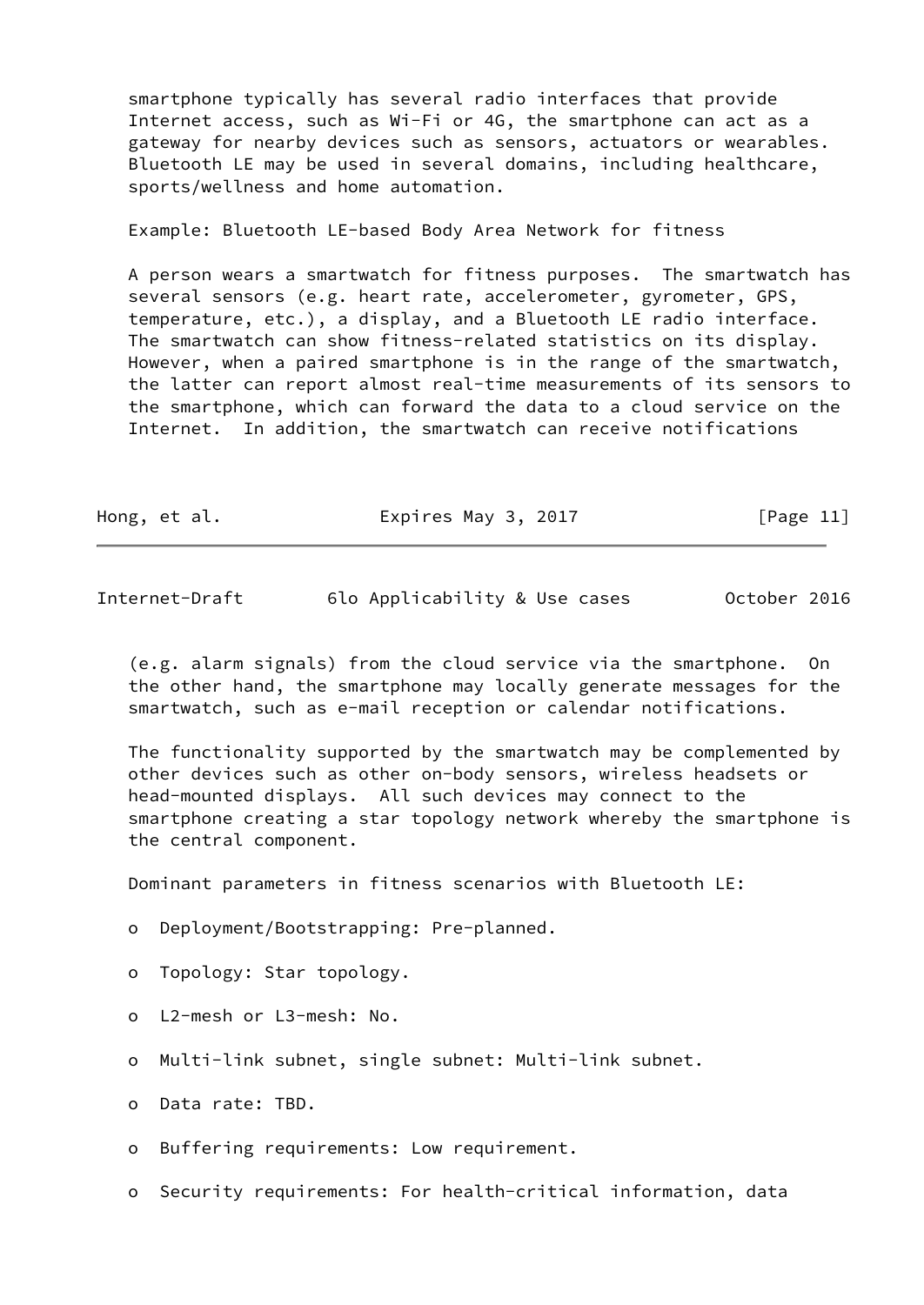privacy and security must be provided. Encryption is required. Some types of notifications sent by the smartphone may not need.

- o Mobility: Low.
- o Time Synchronization: the link layer, which is based on TDMA, provides a basis for time synchronization.
- o Reliability and QoS: a relatively low ratio of message losses is acceptable for periodic sensor readings. End-to-end latency of sensor readings should be low for critical notifications or alarms, generated by either the smartphone or an Internet cloud service.
- o Traffic patterns: periodic (sensor readings) and aperiodic (smartphone-generated notifications).
- o Security Bootstrapping: Required.
- o Power use strategy: P1 (Low-power) devices.
- o Update firmware requirements: TBD.

| Hong, et al. | Expires May 3, 2017 | [Page 12] |
|--------------|---------------------|-----------|
|              |                     |           |

<span id="page-13-1"></span>Internet-Draft 6lo Applicability & Use cases October 2016

<span id="page-13-0"></span>[6.3](#page-13-0). Use case of DECT-ULE: Smart Home

 DECT is a technology widely used for wireless telephone communications in residential scenarios. Since DECT-ULE is a low power variant of DECT, DECT-ULE can be used to connect constrained devices such as sensors and actuators to a Fixed Part, a device that typically acts as a base station for wireless telephones. Therefore, DECT-ULE is specially suitable for the connected home space in application areas such as home automation, smart metering, safety, healthcare, etc.

Example: use of DECT-ULE for Smart Metering

 The smart electricity meter of a home is equipped with a DECT-ULE transceiver. This device is in the coverage range of the Fixed Part of the home. The Fixed Part can act as a router connected to the Internet. This way, the smart meter can transmit electricity consumption readings through the DECT-ULE link with the Fixed Part,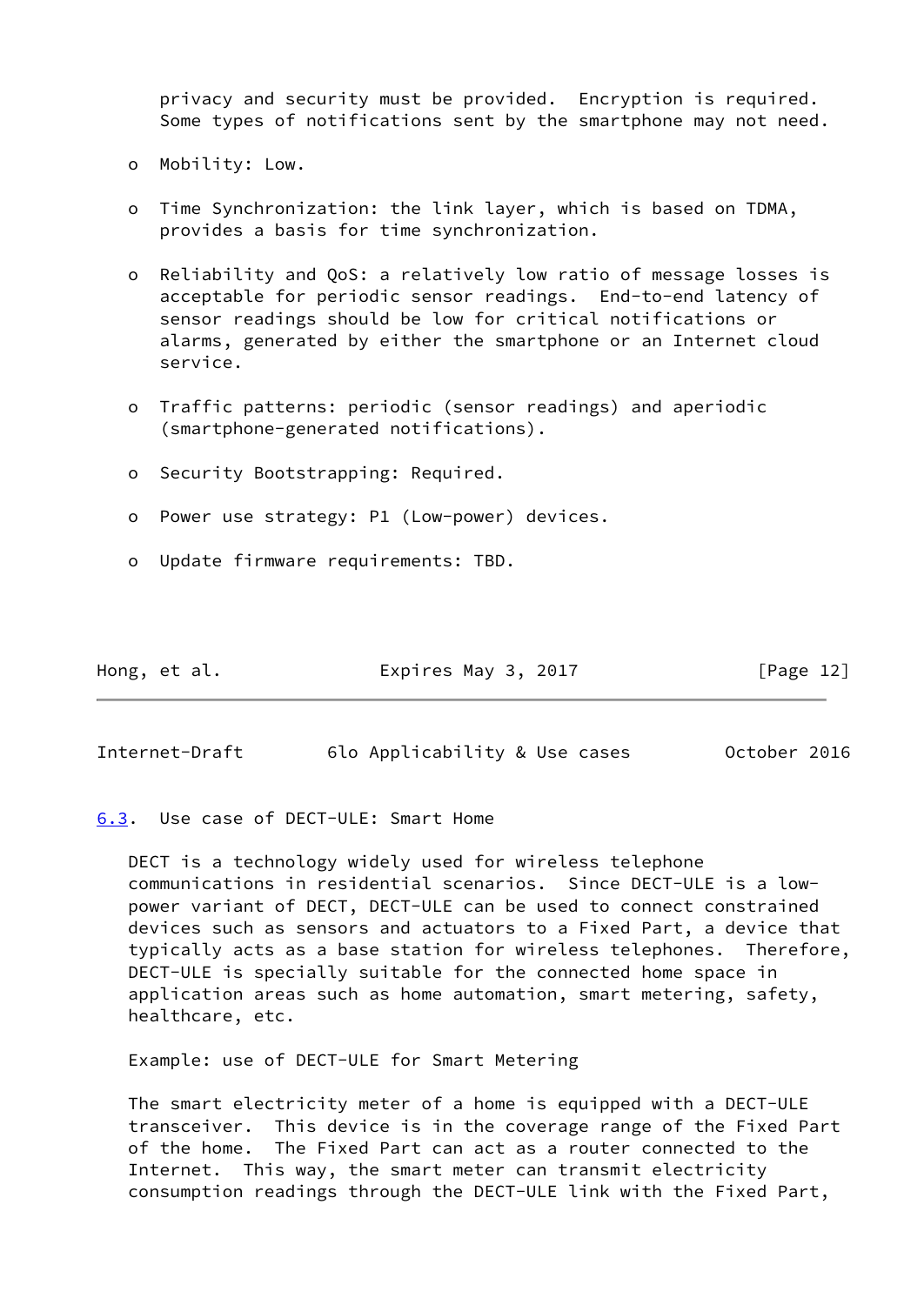and the latter can forward such readings to the utility company using Wide Area Network (WAN) links. The meter can also receive queries from the utility company or from an advanced energy control system controlled by the user, which may also be connected to the Fixed Part via DECT-ULE.

Dominant parameters in smart metering scenarios with DECT-ULE:

- o Deployment/Bootstrapping: Pre-planned.
- o Topology: Star topology.
- o L2-mesh or L3-mesh: No.
- o Multi-link subnet, single subnet: Multi-link subnet.
- o Data rate: Small data rate, infrequent transmissions.
- o Buffering requirements: Low requirement.
- o Security requirements: Data privacy and security must be provided. Encryption is required.
- o Mobility: No.
- o Time Synchronization: TBD.
- o Reliability and QoS: bounded latency, stringent reliability service agreements [[I-D.ietf-roll-applicability-ami](#page-22-6)].

| Hong, et al. | Expires May 3, 2017 | [Page 13] |
|--------------|---------------------|-----------|
|--------------|---------------------|-----------|

<span id="page-14-0"></span>Internet-Draft 6lo Applicability & Use cases October 2016

- o Traffic patterns: Periodic (meter reading notifications sent by the meter) and aperiodic (user- or company-triggered queries to the meter, and messages triggered by local events such as power outage or leak detection [\[I-D.ietf-roll-applicability-ami](#page-22-6)]).
- o Security Bootstrapping: required.
- o Power use strategy: P0 (Normally-off) for devices with long sleep intervals (i.e. greater than ~10 seconds) which then may need to resynchronize again, and P1 (Low-power) for short sleep intervals. P9 (Always-on) for the Fixed Part (FP), which is the central node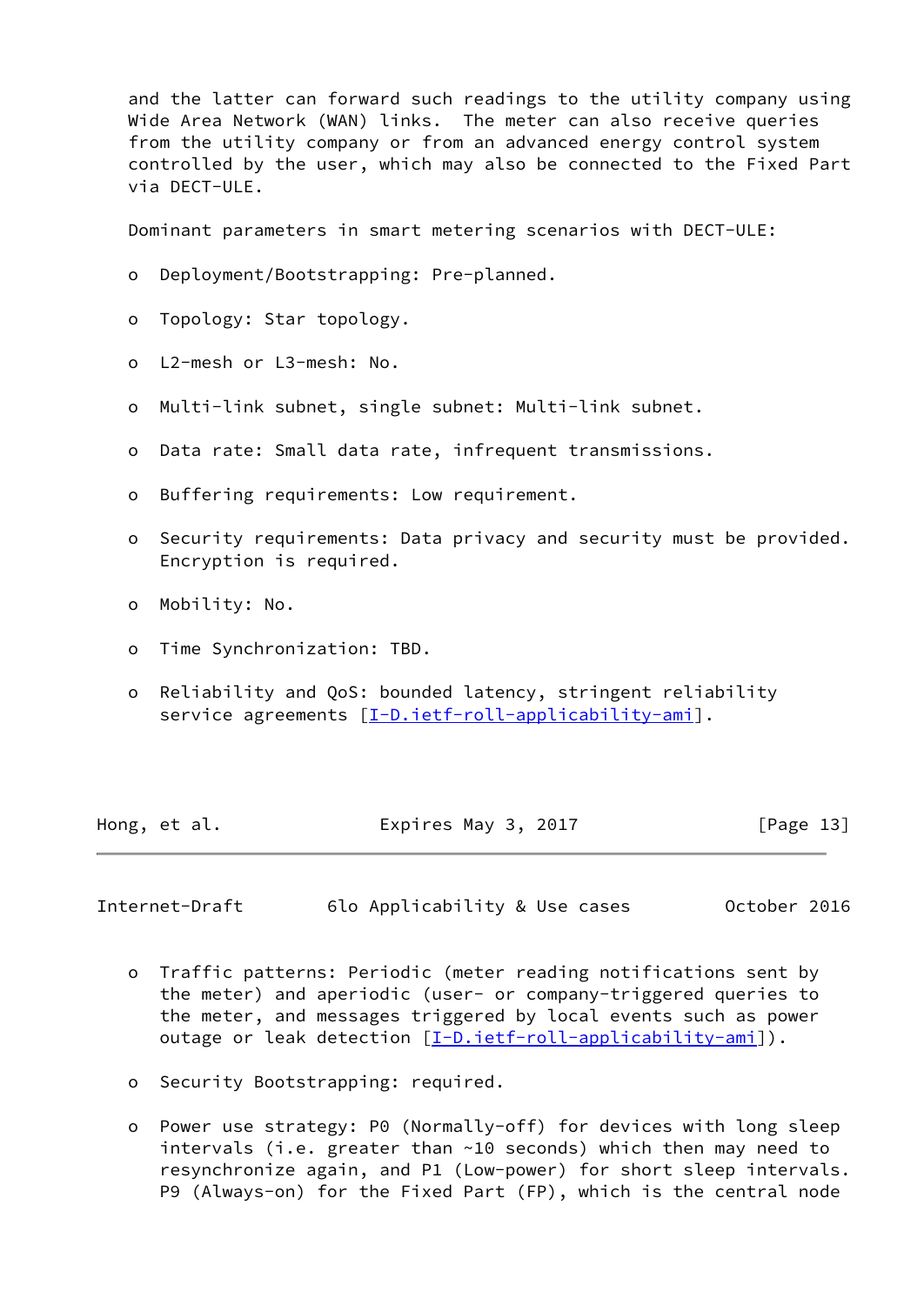in the star topology.

o Update firmware requirements: TBD.

<span id="page-15-0"></span>[6.4](#page-15-0). Use case of MS/TP:

[TBD]

Example: [\[TBD](#page-8-2)]

o Power use strategy: P9 (Always-on).

<span id="page-15-1"></span>[6.5](#page-15-1). Use case of NFC: Alternative Secure Transfer

 According to applications, various secured data can be handled and transferred. Depending on security level of the data, methods for transfer can be alternatively selected. The personal data having serious issues should be transferred securely, but data transfer by using Wi-Fi and Bluetooth connections cannot always be secure because of their a little long radio frequency range. Hackers can overhear the personal data transfer behind hidden areas. Therefore, methods need to be alternatively selected to transfer secured data. Voice and video data, which are not respectively secure and requires long transmission range, can be transferred by 3G/4G technologies, such as WCDMA, GSM, and LTE. Big size data, which are not secure and requires high speed and broad bandwidth, can be transferred by Wi-Fi and wired network technologies. However, the personal data, which pose serious issues if mishandled while transferred in wireless domain, can be securely transferred by NFC technology. It has very short frequency range - nearly single touch communication.

 Example: Secure Transfer by Using NFC in Healthcare Services with Tele-Assistance

 A senior citizen who lives alone wears one to several wearable 6lo devices to measure heartbeat, pulse rate, etc. The 6lo devices are densely installed at home for movement detection. An LoWPAN Border

| Hong, et al. | Expires May 3, 2017 | [Page 14] |
|--------------|---------------------|-----------|
|              |                     |           |

| Internet-Draft |  | 6lo Applicability & Use cases |  |  | October 2016 |  |
|----------------|--|-------------------------------|--|--|--------------|--|
|----------------|--|-------------------------------|--|--|--------------|--|

 Router (LBR) at home will send the sensed information to a connected healthcare center. Portable base stations with LCDs may be used to check the data at home, as well. Data is gathered in both periodic and event-driven fashion. In this application, event-driven data can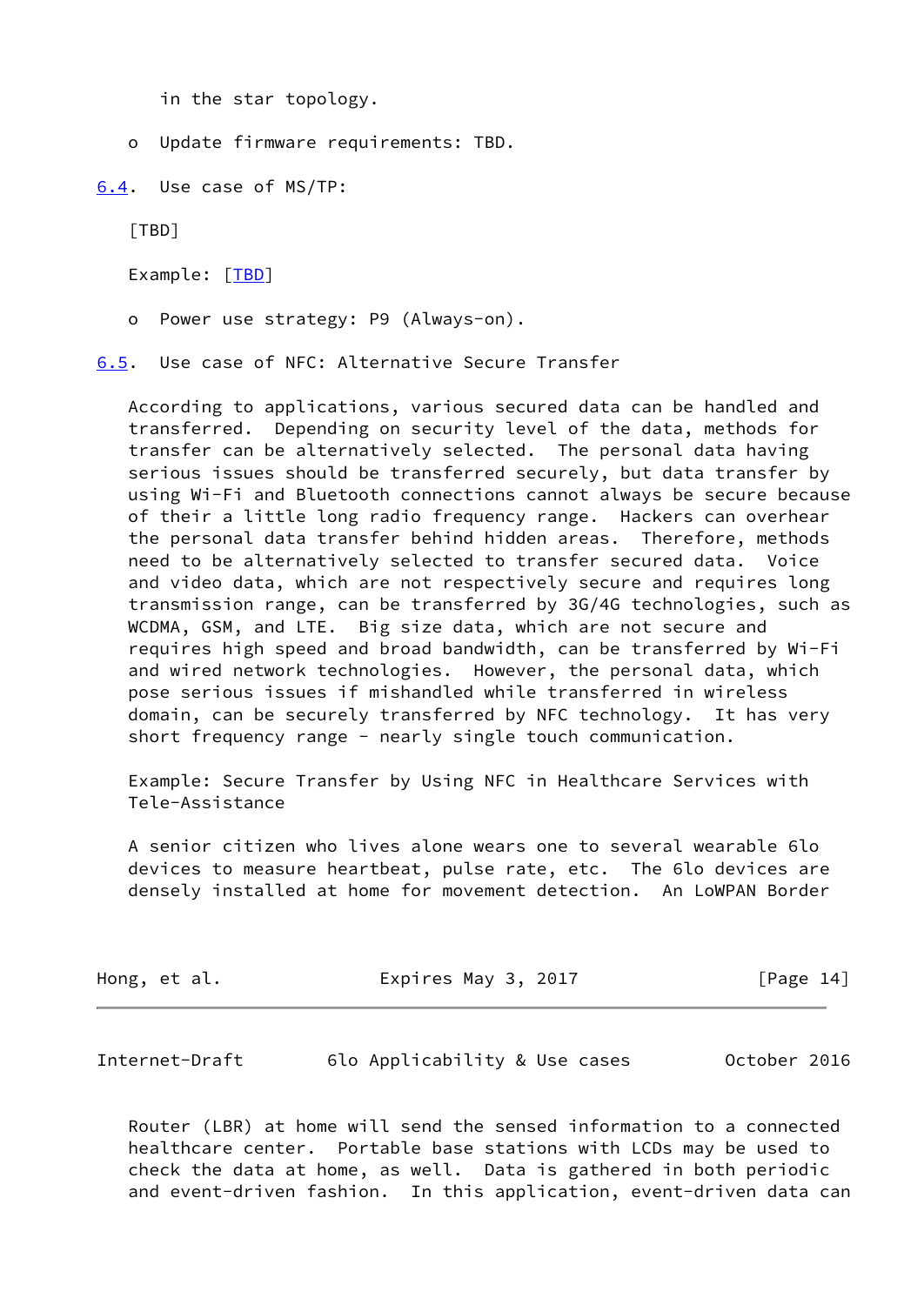be very time-critical. In addition, privacy also becomes a serious issue in this case, as the sensed data is very personal.

 While the senior citizen is provided audio and video healthcare services by a tele-assistance based on LTE connections, the senior citizen can alternatively use NFC connections to transfer the personal sensed data to the tele-assistance. At this moment, hidden hackers can overhear the data based on the LTE connection, but they cannot gather the personal data over the NFC connection.

 +-------------+ +-------------+ |voice & video|....... LTE connection ......>|voice & video| data |<...... LTE connection .......| data +-------------+ +-------------+ | sensed data | ....... NFC connection ......>| |<...... NFC connection .......| personal | result data | +-------------+ +-------------+ (patient) (tele-assistance)

Figure 1: Alternative Secure Transfer in Healthcare Services

 Dominant parameters in secure transfer by using NFC in healthcare services:

- o Deployment/Bootstrapping: Pre-planned. MP2P/P2MP (data collection), P2P (local diagnostic).
- o Topology: Small, NFC-enabled device connected to the Internet.
- o L2-mesh or L3-mesh: NFC does not support L2-mesh, L3-mesh can be configured.
- o Multi-link subnet, single subnet: a single hop for gateway; patient's body network is mesh topology.
- o Data rate: Small data rate.
- o Buffering requirements: Low requirement.
- o Security requirements: Data privacy and security must be provided. Encryption is required.

| Hong, et al. | Expires May 3, 2017 | [Page 15] |
|--------------|---------------------|-----------|
|--------------|---------------------|-----------|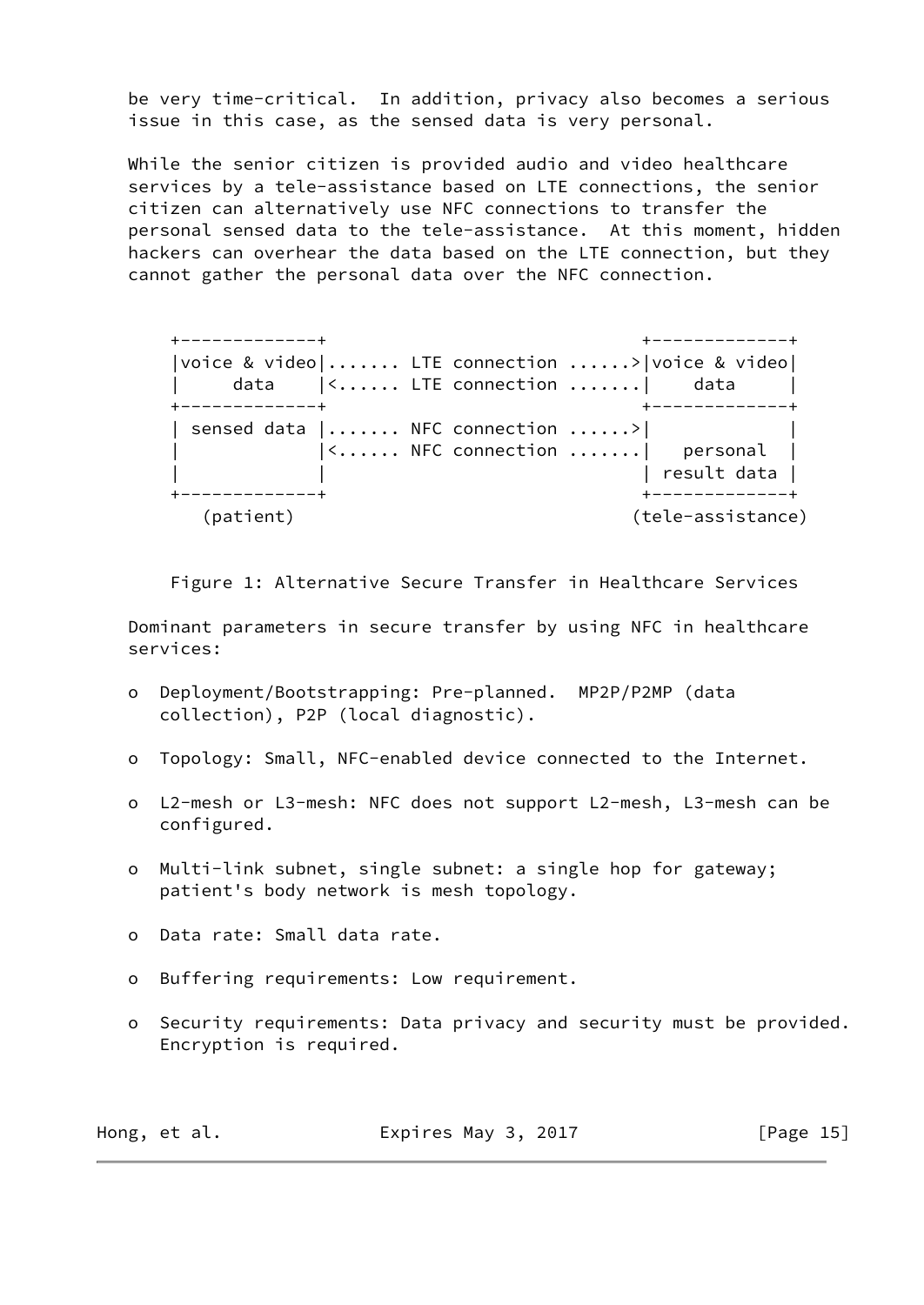- <span id="page-17-1"></span>o Mobility: Moderate (patient's mobility).
- o Time Synchronization: Highly required.
- o Reliability and QoS: High level of reliability support (life-or death implication), role-based.
- o Traffic patterns: Short data length and periodic (randomly).
- o Security Bootstrapping: Highly required.
- o Other Issues: Plug-and-play configuration is required for mainly non-technical end-users. Real-time data acquisition and analysis are important. Efficient data management is needed for various devices that have different duty cycles, and for role-based data control. Reliability and robustness of the network are also essential.
- o Power use strategy: TBD.
- o Update firmware requirements: TBD.

<span id="page-17-0"></span>[6.6](#page-17-0). Use case of LTE MTC

 Wireless link layer technologies can be divided into short range connectivity and long range connectivity. BLE, ITU-T G.9959 (Z-Wave), DECT-ULE, MS/TP, NFC are used for short range connectivity. LTE MTC is used for long range connectivity. And there is another long range connectivity technology. It is LPWAN (Low Power Wide Area Network) technology such as LoRa, Sigfox, etc. Therefore, the use case of LTE MTC could be used in LPWAN.

Example: Use of wireless backhaul for LoRa gateway

 LoRa is one of the most promising technologies of LPWAN. LoRa network architecture has a star of star topology. LoRa gateway relay the messages from LoRa end device to application server and vice versa. LoRa gateway can has two types of backhaul, wired and wireless backhaul.

 If LoRa gateway has wireless backhaul, it should have LTE modem. Since the modem cost of LTE MTC is cheaper than the modem cost of above LTE category 2, it is helpful to design to use LTE MTC. Since the maximum date rate of LoRa end device is 50kbps, it is sufficient to use LTE MTC without using category 2.

Dominant parameters in LoRa gateway scenarios with above example: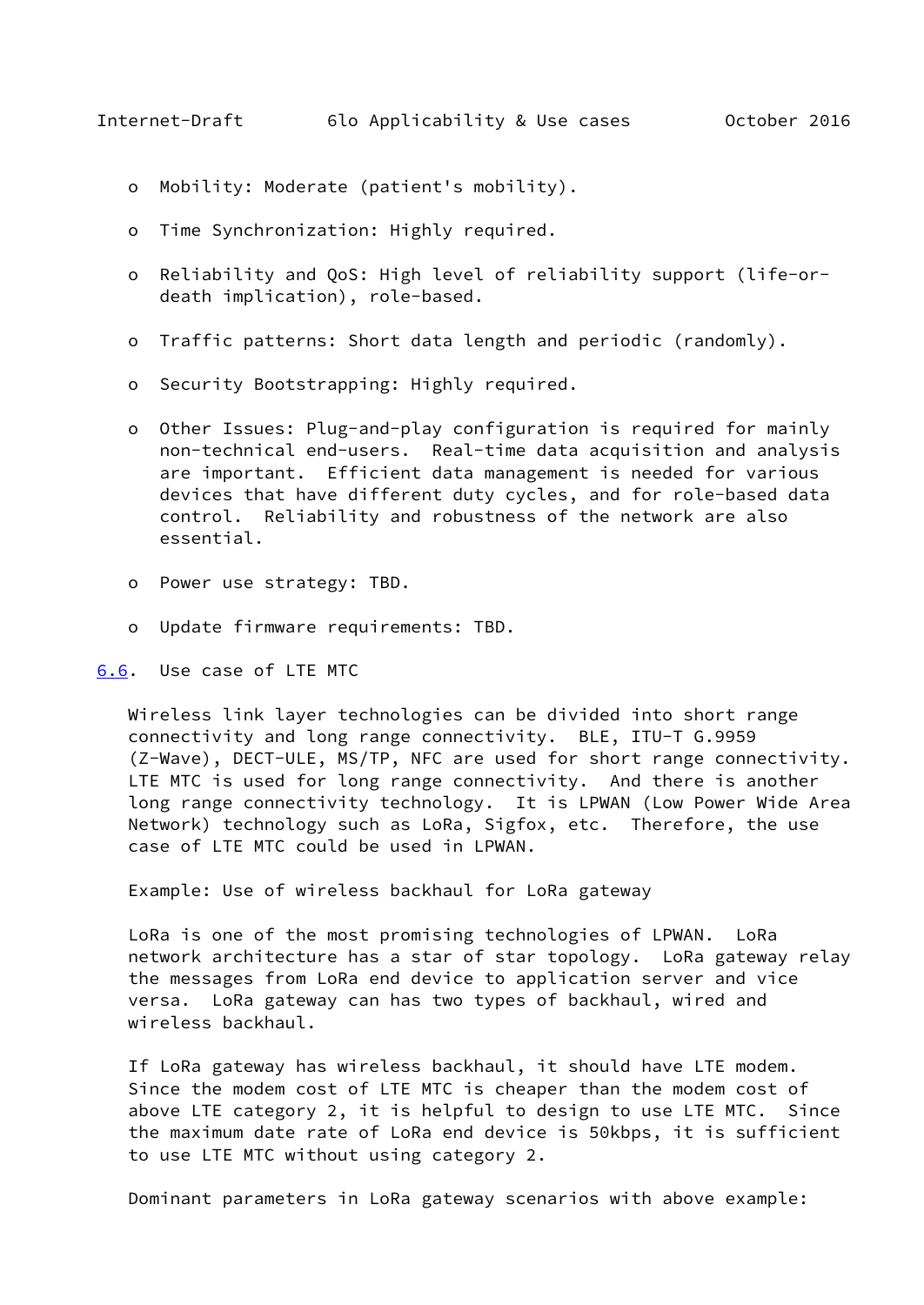Internet-Draft 6lo Applicability & Use cases October 2016

- o Deployment/Bootstrapping: Pre-planned.
- o Topology: Star topology.
- o L2-mesh or L3-mesh: No.
- o Multi-link subnet, single subnet: Single subnet.
- o Data rate: depends on 3GPP specification.
- o Buffering requirements: High requirement.
- o Security requirements: No, because data security is already provided in LoRa specification.
- o Mobility: Static.
- o Time Synchronization: Highly required.
- o Reliability and QoS: TBD.
- o Traffic patterns: Random.
- o Security Bootstrapping: required.
- o Power use strategy: P9 (Always-on).
- o Update firmware requirements: TBD.

Example: Use of controlling car

 Car sharing services are becoming more popular. Customers wish to control the car with smart phone application. For example, customers wish to lock/unlock the car door with smart phone application, because customers may not have a car key. Customers wish to blow with smart phone application to locate the car easily.

 Therefore, rental car should have a long range connectivity capable modem such as LoRa end device and LTE UE. However, LoRa may not be used because LoRa has low reliability and may not be supported in an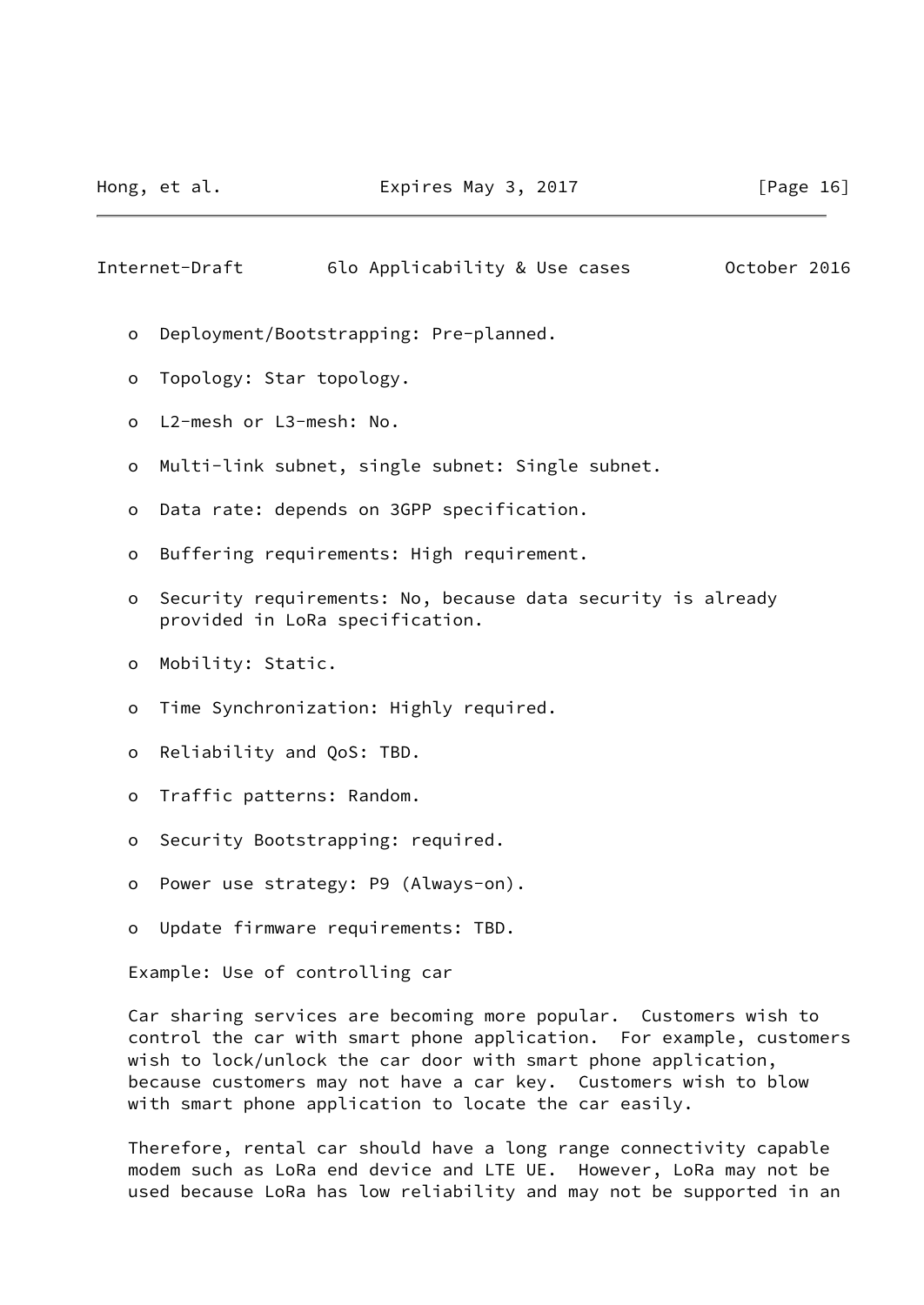indoor environment such as a basement parking lot. And since message size for car control is very small, it is sufficient to use LTE MTC but category 2.

Dominant parameters in controlling car scenarios with above example:

o Deployment/Bootstrapping: Pre-planned.

| Hong, et al. | Expires May 3, 2017 | [Page 17] |
|--------------|---------------------|-----------|
|              |                     |           |

<span id="page-19-1"></span>Internet-Draft 6lo Applicability & Use cases October 2016

- o Topology: Star topology.
- o L2-mesh or L3-mesh: No.
- o Multi-link subnet, single subnet: Single subnet.
- o Data rate: depends on 3GPP specification.
- o Buffering requirements: High requirement.
- o Security requirements: High requirement.
- o Mobility: Always dynamic .
- o Time Synchronization: Highly required.
- o Reliability and QoS: TBD.
- o Traffic patterns: Random.
- o Security Bootstrapping: required.
- o Power use strategy: P1 (Low-power).
- <span id="page-19-0"></span>[6.7](#page-19-0). Use case of IEEE 802.15.4e:

[TBD]

Example: [\[TBD](#page-8-2)]

<span id="page-19-2"></span>[7](#page-19-2). IANA Considerations

There are no IANA considerations related to this document.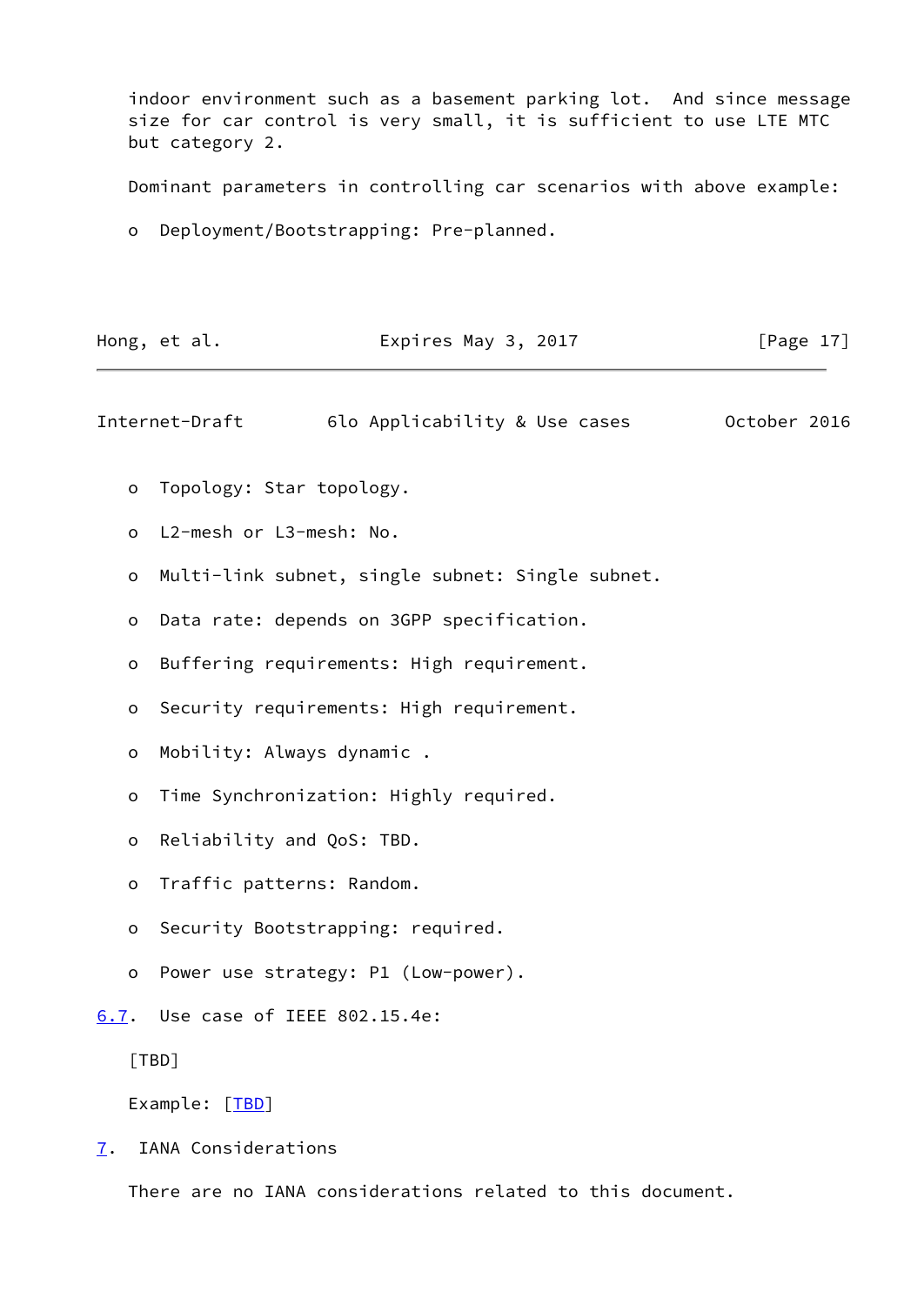# <span id="page-20-0"></span>[8](#page-20-0). Security Considerations

[TBD]

# <span id="page-20-1"></span>[9](#page-20-1). Acknowledgements

 Carles Gomez has been funded in part by the Spanish Government (Ministerio de Educacion, Cultura y Deporte) through the Jose Castillejo grant CAS15/00336. His contribution to this work has been carried out in part during his stay as a visiting scholar at the Computer Laboratory of the University of Cambridge.

| Hong, et al. | Expires May 3, 2017 | [Page 18] |
|--------------|---------------------|-----------|
|              |                     |           |

<span id="page-20-3"></span>Internet-Draft 6lo Applicability & Use cases October 2016

 Samita Chakrabarti, Thomas Watteyne, Pascal Thubert, Abdur Rashid Sangi, Xavier Vilajosana, Daniel Migault, and Take Aanstoot have provided valuable feedback for this draft.

### <span id="page-20-2"></span>[10.](#page-20-2) References

<span id="page-20-4"></span>[10.1](#page-20-4). Normative References

- [RFC2119] Bradner, S., "Key words for use in RFCs to Indicate Requirement Levels", [BCP 14](https://datatracker.ietf.org/doc/pdf/bcp14), [RFC 2119](https://datatracker.ietf.org/doc/pdf/rfc2119), DOI 10.17487/RFC2119, March 1997, <<http://www.rfc-editor.org/info/rfc2119>>.
- [RFC4919] Kushalnagar, N., Montenegro, G., and C. Schumacher, "IPv6 over Low-Power Wireless Personal Area Networks (6LoWPANs): Overview, Assumptions, Problem Statement, and Goals", [RFC 4919,](https://datatracker.ietf.org/doc/pdf/rfc4919) DOI 10.17487/RFC4919, August 2007, <<http://www.rfc-editor.org/info/rfc4919>>.
- [RFC4944] Montenegro, G., Kushalnagar, N., Hui, J., and D. Culler, "Transmission of IPv6 Packets over IEEE 802.15.4 Networks", [RFC 4944](https://datatracker.ietf.org/doc/pdf/rfc4944), DOI 10.17487/RFC4944, September 2007, <<http://www.rfc-editor.org/info/rfc4944>>.
- [RFC5826] Brandt, A., Buron, J., and G. Porcu, "Home Automation Routing Requirements in Low-Power and Lossy Networks",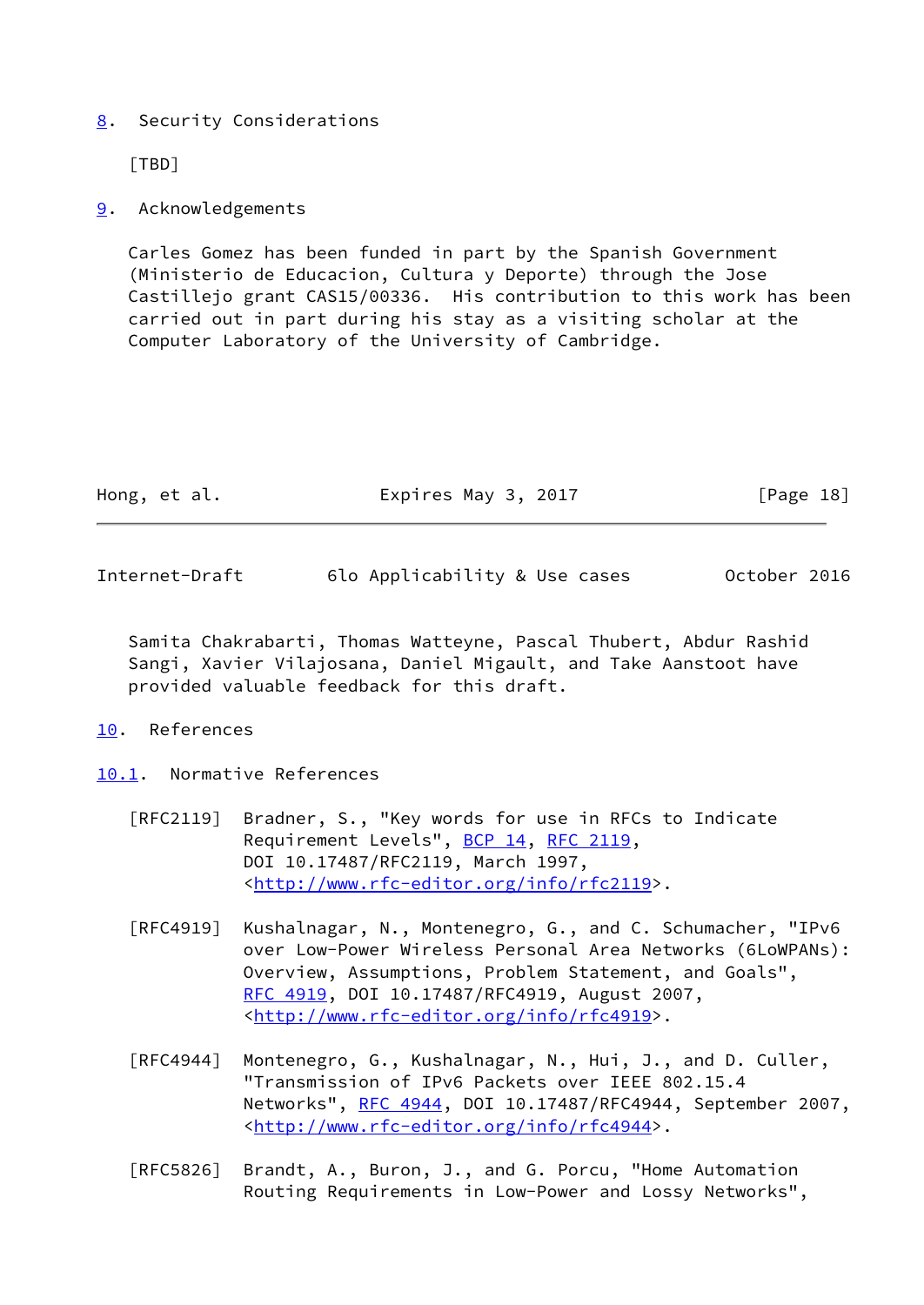[RFC 5826,](https://datatracker.ietf.org/doc/pdf/rfc5826) DOI 10.17487/RFC5826, April 2010, <<http://www.rfc-editor.org/info/rfc5826>>.

- [RFC6282] Hui, J., Ed. and P. Thubert, "Compression Format for IPv6 Datagrams over IEEE 802.15.4-Based Networks", [RFC 6282](https://datatracker.ietf.org/doc/pdf/rfc6282), DOI 10.17487/RFC6282, September 2011, <<http://www.rfc-editor.org/info/rfc6282>>.
- [RFC6568] Kim, E., Kaspar, D., and JP. Vasseur, "Design and Application Spaces for IPv6 over Low-Power Wireless Personal Area Networks (6LoWPANs)", [RFC 6568,](https://datatracker.ietf.org/doc/pdf/rfc6568) DOI 10.17487/RFC6568, April 2012, <<http://www.rfc-editor.org/info/rfc6568>>.
- [RFC6775] Shelby, Z., Ed., Chakrabarti, S., Nordmark, E., and C. Bormann, "Neighbor Discovery Optimization for IPv6 over Low-Power Wireless Personal Area Networks (6LoWPANs)", [RFC 6775,](https://datatracker.ietf.org/doc/pdf/rfc6775) DOI 10.17487/RFC6775, November 2012, <<http://www.rfc-editor.org/info/rfc6775>>.

Hong, et al. **Expires May 3, 2017** [Page 19]

- <span id="page-21-1"></span>Internet-Draft 6lo Applicability & Use cases October 2016
	- [RFC7228] Bormann, C., Ersue, M., and A. Keranen, "Terminology for Constrained-Node Networks", [RFC 7228,](https://datatracker.ietf.org/doc/pdf/rfc7228) DOI 10.17487/RFC7228, May 2014, <<http://www.rfc-editor.org/info/rfc7228>>.
	- [RFC7428] Brandt, A. and J. Buron, "Transmission of IPv6 Packets over ITU-T G.9959 Networks", [RFC 7428](https://datatracker.ietf.org/doc/pdf/rfc7428), DOI 10.17487/RFC7428, February 2015, <<http://www.rfc-editor.org/info/rfc7428>>.
	- [RFC7668] Nieminen, J., Savolainen, T., Isomaki, M., Patil, B., Shelby, Z., and C. Gomez, "IPv6 over BLUETOOTH(R) Low Energy", [RFC 7668,](https://datatracker.ietf.org/doc/pdf/rfc7668) DOI 10.17487/RFC7668, October 2015, <<http://www.rfc-editor.org/info/rfc7668>>.

<span id="page-21-0"></span>[10.2](#page-21-0). Informative References

<span id="page-21-2"></span> [I-D.ietf-6lo-dect-ule] Mariager, P., Petersen, J., Shelby, Z., Logt, M., and D.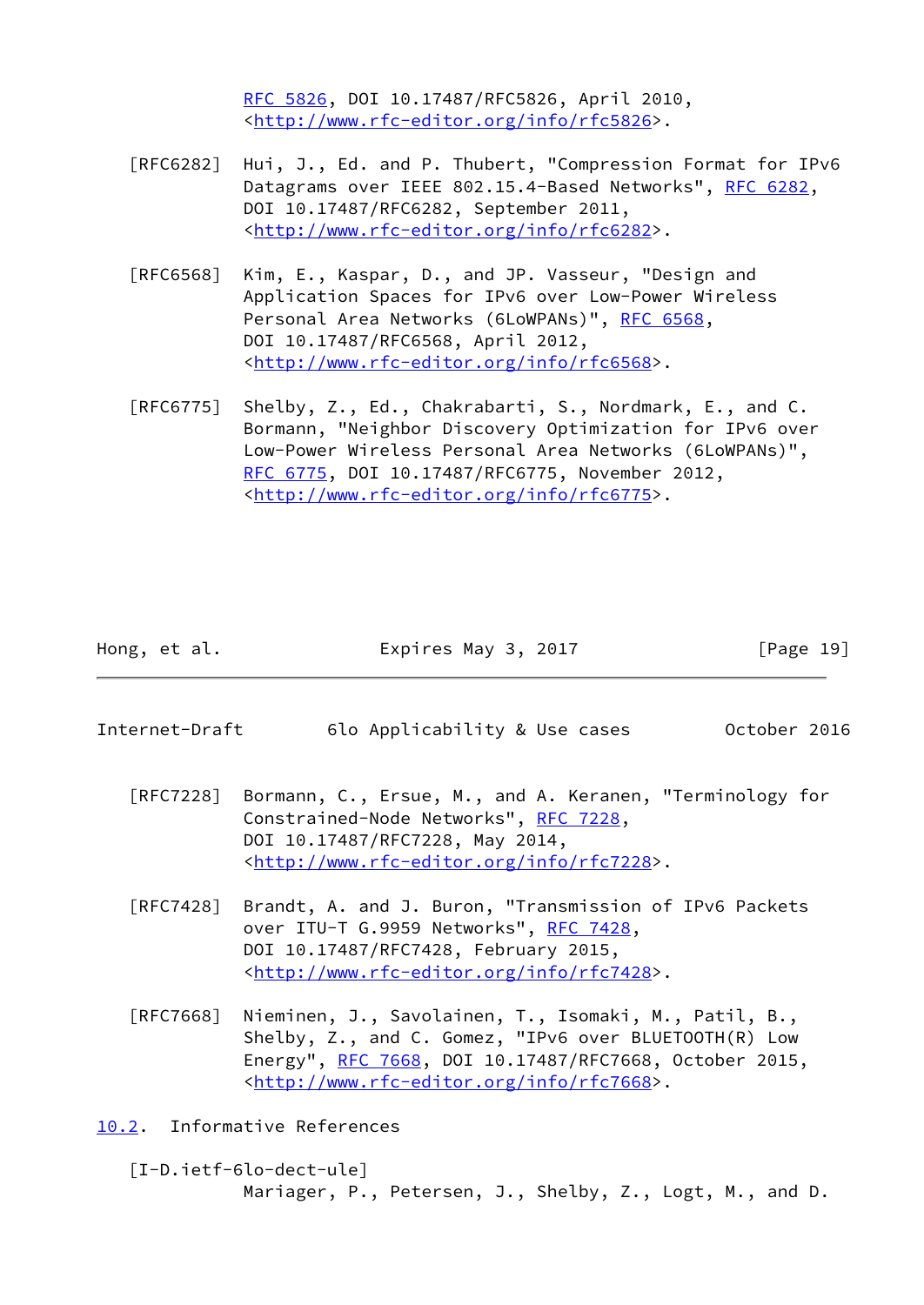Barthel, "Transmission of IPv6 Packets over DECT Ultra Low Energy", [draft-ietf-6lo-dect-ule-07](https://datatracker.ietf.org/doc/pdf/draft-ietf-6lo-dect-ule-07) (work in progress), October 2016.

<span id="page-22-2"></span>[I-D.ietf-6lo-6lobac]

 Lynn, K., Martocci, J., Neilson, C., and S. Donaldson, "Transmission of IPv6 over MS/TP Networks", [draft-ietf-](https://datatracker.ietf.org/doc/pdf/draft-ietf-6lo-6lobac-05) [6lo-6lobac-05](https://datatracker.ietf.org/doc/pdf/draft-ietf-6lo-6lobac-05) (work in progress), June 2016.

<span id="page-22-3"></span>[I-D.ietf-6lo-nfc]

 Choi, Y., Youn, J., and Y. Hong, "Transmission of IPv6 Packets over Near Field Communication", [draft-ietf-6lo](https://datatracker.ietf.org/doc/pdf/draft-ietf-6lo-nfc-05) [nfc-05](https://datatracker.ietf.org/doc/pdf/draft-ietf-6lo-nfc-05) (work in progress), October 2016.

<span id="page-22-5"></span>[I-D.ietf-lwig-energy-efficient]

 Gomez, C., Kovatsch, M., Tian, H., and Z. Cao, "Energy- Efficient Features of Internet of Things Protocols", [draft-ietf-lwig-energy-efficient-05](https://datatracker.ietf.org/doc/pdf/draft-ietf-lwig-energy-efficient-05) (work in progress), October 2016.

<span id="page-22-6"></span>[I-D.ietf-roll-applicability-ami]

 Cam-Winget, N., Hui, J., and D. Popa, "Applicability Statement for the Routing Protocol for Low Power and Lossy Networks (RPL) in AMI Networks", [draft-ietf-roll](https://datatracker.ietf.org/doc/pdf/draft-ietf-roll-applicability-ami-15) [applicability-ami-15](https://datatracker.ietf.org/doc/pdf/draft-ietf-roll-applicability-ami-15) (work in progress), October 2016.

Hong, et al. Expires May 3, 2017 [Page 20]

<span id="page-22-0"></span>Internet-Draft 6lo Applicability & Use cases October 2016

- <span id="page-22-1"></span> [G.9959] "International Telecommunication Union, "Short range narrow-band digital radiocommunication transceivers - PHY and MAC layer specifications", ITU-T Recommendation", January 2015.
- <span id="page-22-4"></span> [LTE\_MTC] "3GPP TS 36.306 V13.0.0, 3rd Generation Partnership Project; Technical Specification Group Radio Access Network; Evolved Universal Terrestrial Radio Access (E-UTRA); User Equipment (UE) radio access capabilities (Release 13)", December 2015.

Authors' Addresses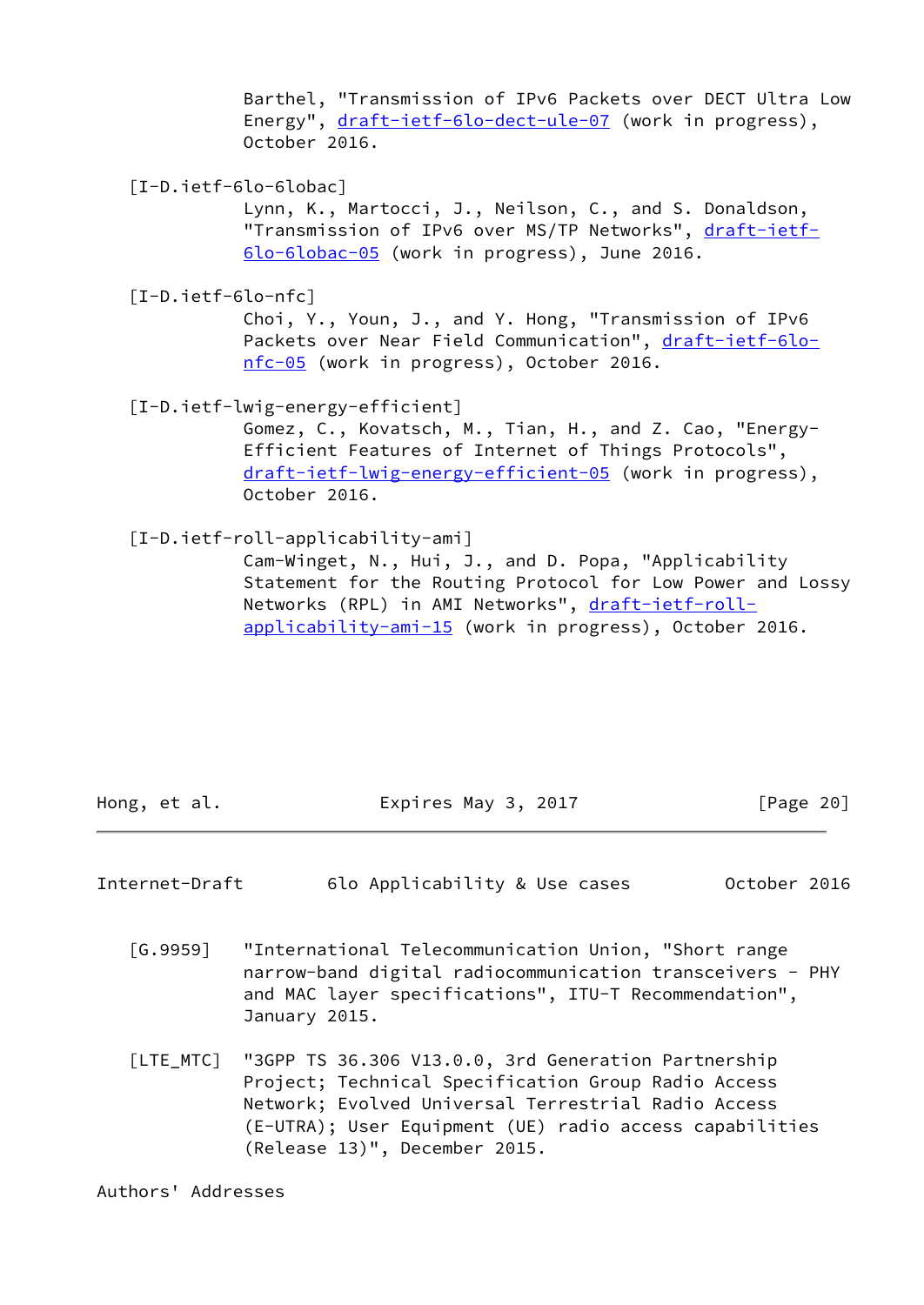Yong-Geun Hong ETRI 161 Gajeong-Dong Yuseung-Gu Daejeon 305-700 Korea Phone: +82 42 860 6557 Email: yghong@etri.re.kr Carles Gomez Universitat Politecnica de Catalunya/Fundacio i2cat C/Esteve Terradas, 7 Castelldefels 08860 Spain Email: carlesgo@entel.upc.edu Younghwan Choi ETRI 218 Gajeongno, Yuseong Daejeon 305-700 Korea Phone: +82 42 860 1429 Email: yhc@etri.re.kr

| Hong, et al.                                            | Expires May 3, 2017                     | $\lceil \text{Page 21} \rceil$ |
|---------------------------------------------------------|-----------------------------------------|--------------------------------|
| Internet-Draft                                          | 6lo Applicability & Use cases           | October 2016                   |
| Deoknyong Ko<br>SKtelecom<br>Gyeonggi-do 13595<br>Korea | 9-1 Byundang-gu Sunae-dong, Seongnam-si |                                |